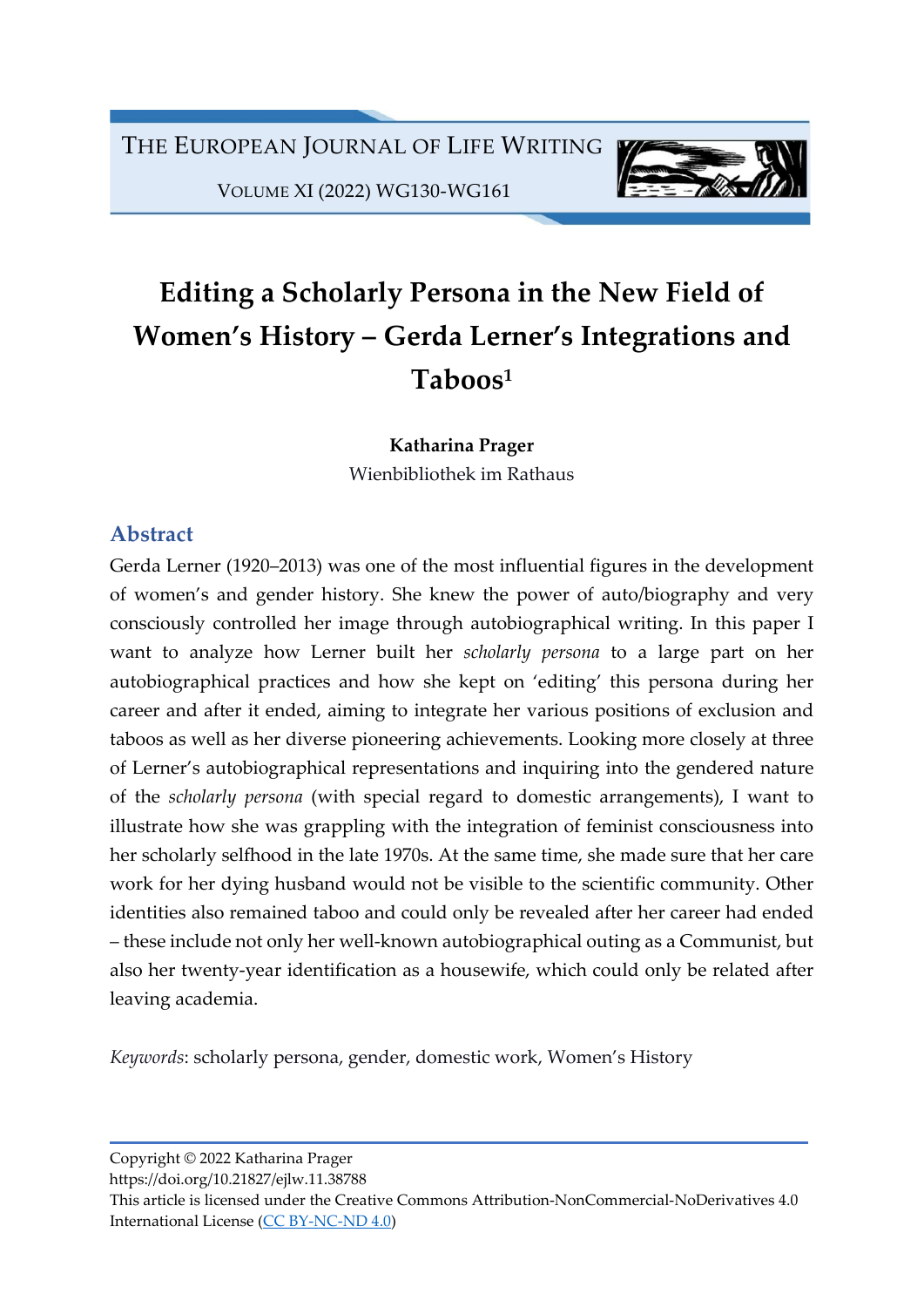#### Zusammenfassung

Gerda Lerner (1920-2013) war eine maßgebliche und einflussreiche Akteurin im Feld der Frauen- und Geschlechtergeschichte. Sie wusste um die Macht der Auto/Biografie und steuerte ihr Image bewusst durch autobiografisches Schreiben. In diesem Beitrag analysiere ich, wie Lerner ihre wissenschaftliche persona zu einem großen Teil auf ihren autobiografischen Praktiken aufbaute und wie sie diese Persona während ihrer Karriere und nach deren Ende weiter 'bearbeitete', um die unterschiedlichen Ausgrenzungen und Marginalisierungen, die sie erfahren hatte, die Lebensbrüche und Tabuisierungen darum sowie ihre vielfältigen Pionierleistungen miteinander in Einklang zu bringen. Indem ich drei autobiografische Darstellungen Lerners näher betrachte und nach der geschlechtsspezifischen Natur der wissenschaftlichen persona (unter besonderer Berücksichtigung von Haus- und Pflegearbeit) frage, möchte ich zeigen, wie sie in den späten 1970er Jahren mit der Integration feministischen Bewusstseins in ihr wissenschaftliches Selbstverständnis rang. Gleichzeitig achtete sie darauf, dass ihre Pflegearbeit für ihren sterbenden Mann für die wissenschaftliche Gemeinschaft nicht allzu sichtbar wurde. Auch andere Identitäten blieben tabu und konnten erst nach dem Ende ihrer Karriere preisgegeben werden – dazu gehört nicht nur ihr bekanntes autobiografisches Outing als Kommunistin, sondern auch ihr über zwanzig Jahre andauerndes Leben als Hausfrau, von dem sie erst nach dem Ausscheiden aus dem Wissenschaftsbetrieb ganz offen sprach.

Schlagworte: Wissenschaftliche persona, Geschlecht, Hausarbeit, Frauengeschichte

'I want people to understand that my contribution has been lived experience and theory.'– Gerda Lerner

### Scholarly Persona and Autobiographical Writing

She [Gerda Lerner] was impatient for those who couldn't see women's history as a big picture, as an understanding that we lived in history, that the choices we make about the shape of our lives infuse how we understand that past. […] For me – and I know for many of us – Gerda was the wind at my back. Fiercely insisting that I not flinch from the big questions, that I try to understand that what we do matters, that there is no separation between the personal and the political. That the life choices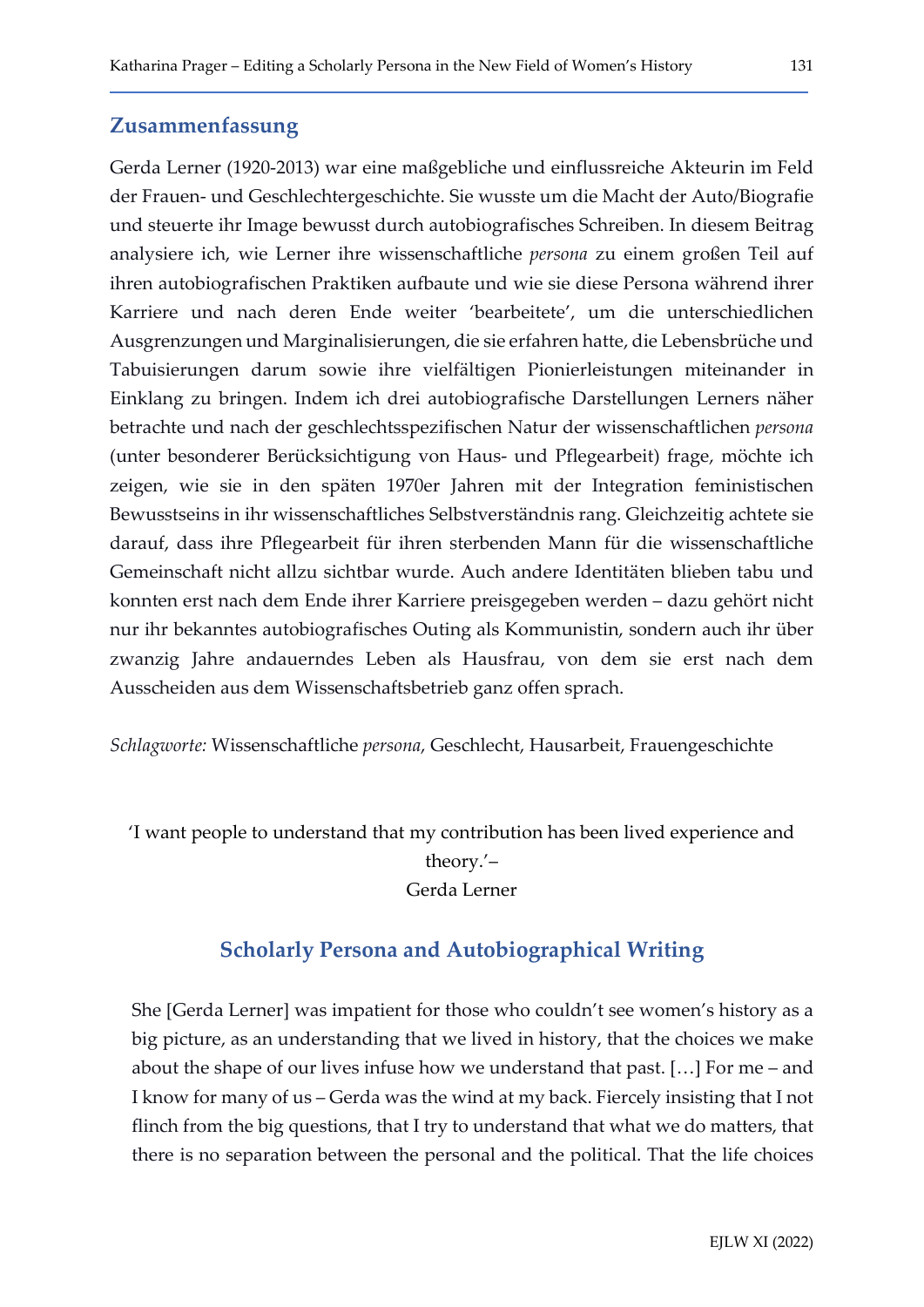that we make as lovers and intimates will shape our professional and practical and civic lives […].<sup>2</sup>

With these words, women's historian Lina K. Kerber commemorated her friend and colleague Gerda Lerner (1920–2013) at a memorial symposium of the Radcliffe Institute – pointing right to the connection between 'gendered and embodied experience' and 'both scholarly careers and scholarly thought,' which has become a focus of attention in Intellectual History or the History of Science in recent years.<sup>3</sup> This connection was obviously of great importance to Gerda Lerner throughout her career – a career that led her to be celebrated as 'the single most influential figure in the development of women's and gender history since the 1960s'<sup>4</sup> by the 'all-star team of women's history' less than a year after her death in 2013.<sup>5</sup> Lerner's energetic commitment to women's history, her passionate ambition, her critique of the sexist bias and deficiencies of traditional history (with its organizations and networks), her talent for community and institution building, her model programs for teaching women's history, her writings on methodology and last but not least, her pioneering scholarship for her two-volume magnum opus Women in History<sup>6</sup> – combining a longue durée approach with radical political and feminist claims<sup>7</sup> – have indeed all contributed significantly to the development of women's history as an academic discipline since the early 1970s.

As a pioneer in her field and feeling the 'absence of female role models'<sup>8</sup> herself, Lerner was acutely aware of the importance of what has recently been conceptualized as the scholarly persona. This concept was first defined by Lorraine Daston and H. Otto Sibum in 2003, following notions of the French anthropologist Marcel Mauss. It was defined as a 'mask', 'template' or 'prototype', lying '[i]ntermediate between the individual biography and the social institution […]: a cultural identity that simultaneously shapes the individual in body and mind and creates a collective with a shared recognizable physiognomy.'<sup>9</sup> As early as 1979 Lerner declared: 'I was not willing to choose amateur and marginal status in my profession.<sup>'10</sup> With this goal in mind, she carefully constructed her scientific identity, scrutinizing old and new repertoires in the academic field and in her life, in order to fashion herself into a credible and reliable scholar in the eyes of her fellow scientists and the wider public.

Mineke Bosch – drawing on Thomas Etzemüller, Steven Shapin and Lies Wesseling –, Kristi Niskanen and Rozemarijn Van de Wal have argued for extensions of the persona concept in recent years, especially with regard to the categories of gender, class and race. They have also advocated an integration of identity performance and embodiment into the concept and, not least, have viewed the interplay with recent auto/biographical research as crucial.<sup>11</sup> Again, these ideas resonate with Lerner's own,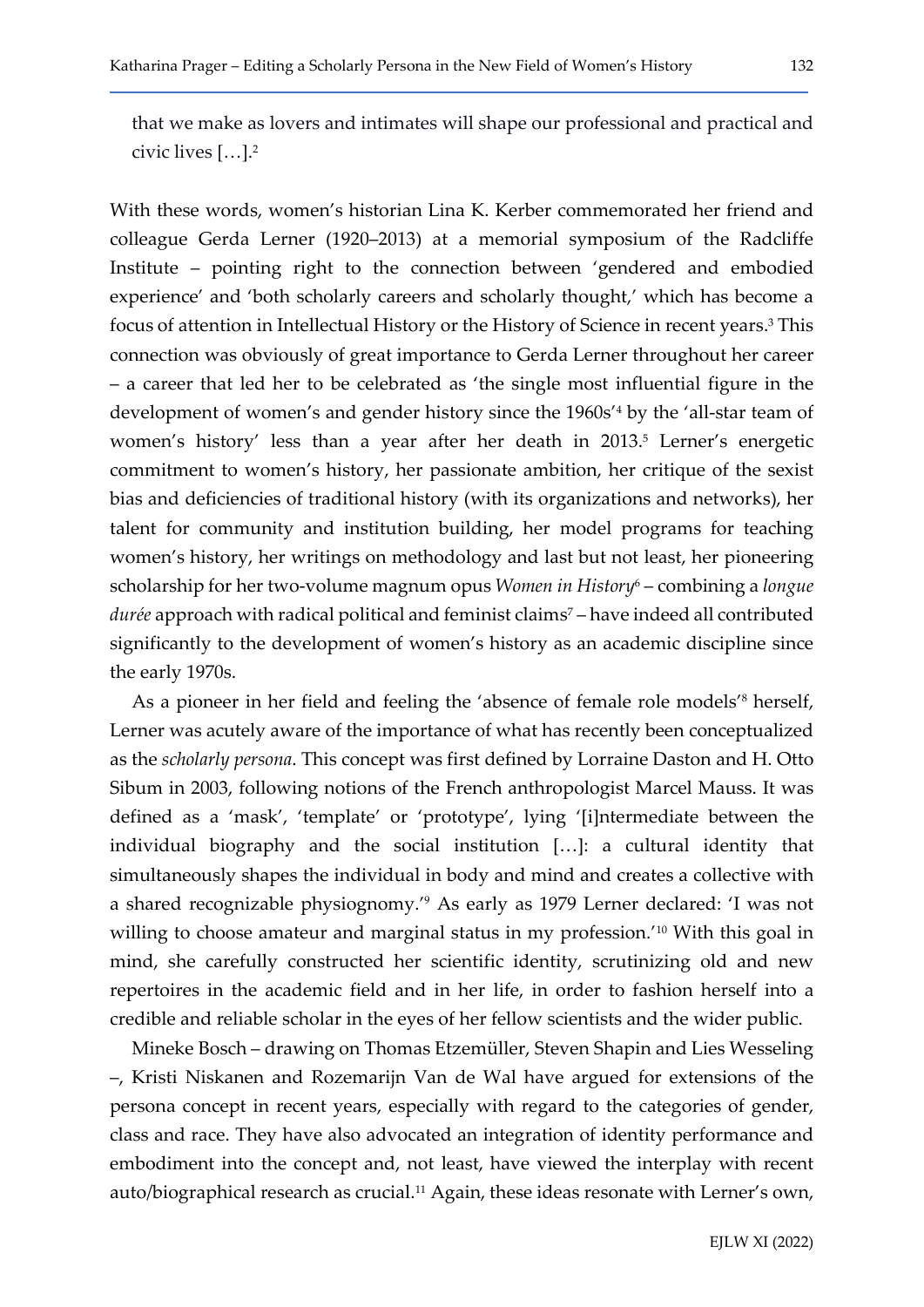as she was among those shaping the analytical categories of class, gender, race, religion. She also integrated aspects such as age or physical health into her analysis – a method that has later been termed intersectionality.12 Very early on Lerner knew: 'What I brought as a [female, Jewish, exiled, radical and older, KP] person to history was inseparable from my intellectual approach to the subject; I never accepted the need for a separation of theory and practice.' <sup>13</sup> Conversely, she was also aware that she could not integrate all these aspects of her personality and personal history into her scholarly persona if she wanted to succeed. Rather, it would be necessary to conceal some of them completely. As a trained social historian, she remained skeptical about postmodernism and cultural studies – not least gender studies – and pursued coherence, generalizations and 'wholeness' <sup>14</sup> throughout her work and in the creation of her persona, but she still documented her many diverse identities abundantly and quite precisely. In Lerner's profusion of identities, it is not easy to make out blanks, ignored or even hidden dimensions. Nonetheless, taboos obviously did exist, and were very much related to the 'gendered nature of the scholarly persona.' 15

Johanna Gehmacher demonstrates convincingly in her essay 'Im/possible Careers' in this volume that there is a close link between this 'gendered nature of scholarly personae and the mostly invisible but essential support domestic arrangements provided (and still provide) to scholars. It is therefore essential to combine the analysis of hegemonic scholarly identity concepts on the one hand and the exploration of practical and economic support in familial and para-familial contexts on the other.' 16 Lerner is an interesting case in point of how everyday life and daily chores seemingly could not be integrated into a female scientific persona during the 1970s. It was a clear taboo – one of the few Lerner did not address herself, even later in life. While she was very outspoken in her work about the realities women faced in work and in life and about gendered divisions of labor in general, in her early autobiographical writing she touched only cursorily on her own relationships and family arrangements in the context of knowledge production and how they promoted or impeded her academic career. She remained totally oblique on how she arranged the domestic and clerical support necessary for her enormous body of work and on the question 'When did the genius do the chores?' A partial explanation for this might be that most of her career as a historian coincided with a time when she was a widow (from 1972 onward) and when her children were already grown up. In the introductions to *Women in History* she described herself as a solitary scholar:17 'This work was done in years of solitary living; most likely, it could not have been done otherwise.' <sup>18</sup> At the same time, she named her important friends and colleagues and pointed out the essential support they provided. So 'solitary living' for Lerner meant living without a traditional core family, and scholarly work was obviously not a 'family affair' for her.19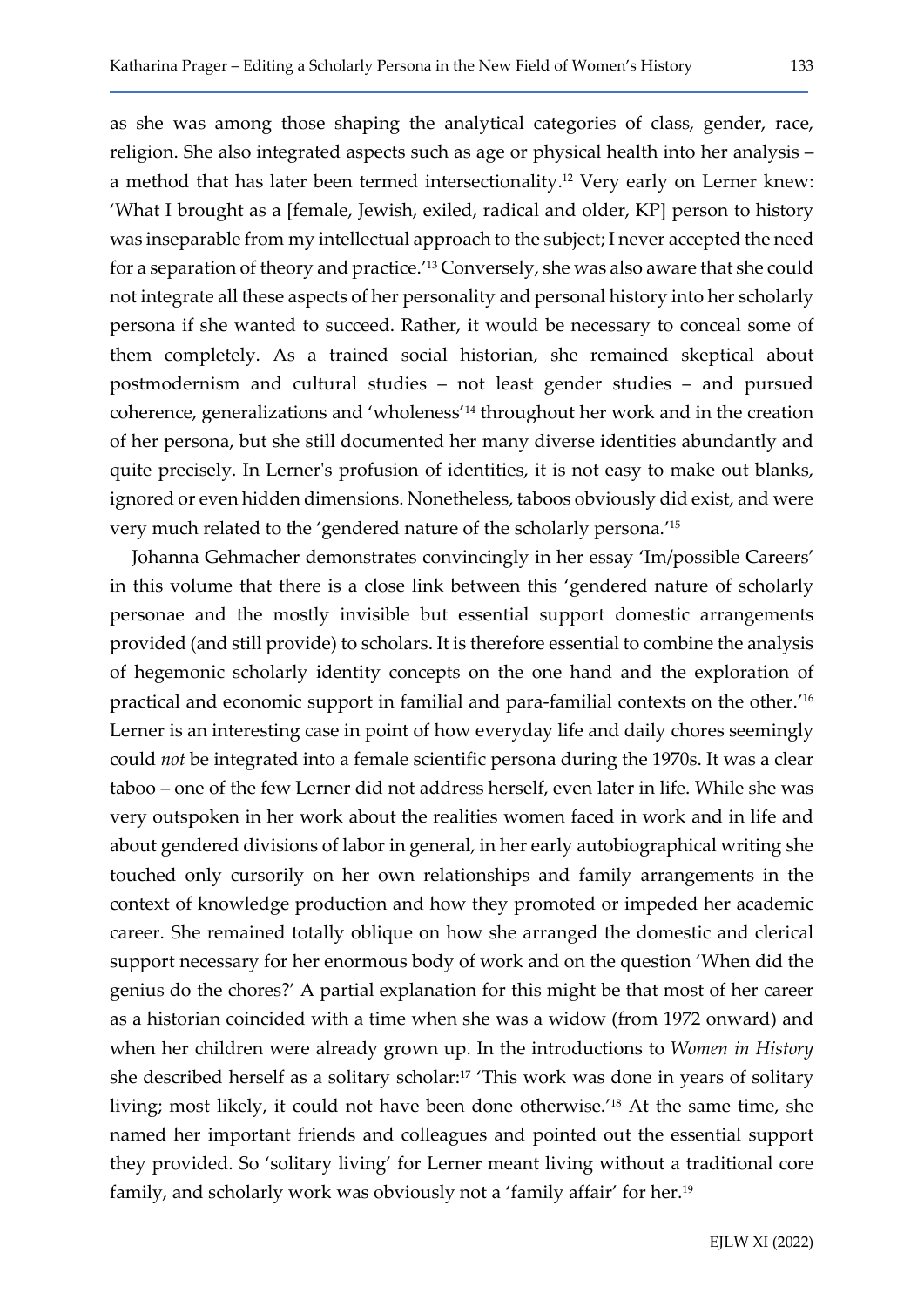In this paper I want to examine Lerner's autobiographical performances and representations, looking at the bricolage of 'diverse identities' that she adopted in her various accounts 'in accordance with changing historical circumstances' and 'in the face of a particular audience and in relation to a specific context.'20 Lerner herself urged historians to 'evaluate first-person primary sources critically and compensate for their inadequacies, omissions and distortions with additional research.'21 I am interested in the tensions, contradictions and omissions between her 'professional' and her 'private' autobiographical writing and also in the differences between her early and her later autobiographical accounts. I want to show how Lerner built her scholarly persona to a large extent on her autobiographical practices and how she kept on 'editing' this persona during her career and even after she retired. I also want to illustrate how she was grappling with the question of whether feminism was an acceptable part of her scholarly persona in the late 1970s; how she decided at the same time that her care work for her dying husband – during her formative period as a historian – should not be visible to a scientific community, but could very well be communicated to other audiences; and how Lerner – who had been a housewife for twenty years before she began her career as a historian – could only relate that part of her identity after this career had been successfully accomplished, at a time when she also outed herself as a former Communist.

Lerner knew the power of auto/biography and was a person who very consciously set agendas and controlled her image through autobiographical writing.<sup>22</sup> Of the fifteen books she published, five can be classified as autobiographical reflections on her professional and personal life. And there is much more material apart from these published works, as Lerner reflected on herself continuously in diaries and notebooks. 'My mother chronicled everything – and I mean: everything,' her daughter Stephanie Lerner-Lapius declared at the aforementioned memorial symposium, where it was also announced that Gerda Lerner's personal papers – assembled over a lifespan of 90 years – would be included in the Schlesinger library. In this article, I want to focus on Lerner's published autobiographical accounts – encompassing over 1300 pages – taking a closer look at three of them in order to provide an initial sketch or layer for an analysis of Lerner's scholarly persona that can be expanded and critiqued in interaction with her diaries, letters and other ego-documents. Gerda Lerner's first clearly autobiographical publication (at least according to Philippe Lejeune's definition<sup>23</sup>) in 1978 opens with these lines:

This book is a fragment made up of fragments. It is a fragment of the imagination, a distorted aspect of a larger whole. Distorted by subjectivity and pain, distorted by shame, even though I have struggled against it, distorted most of all by my limited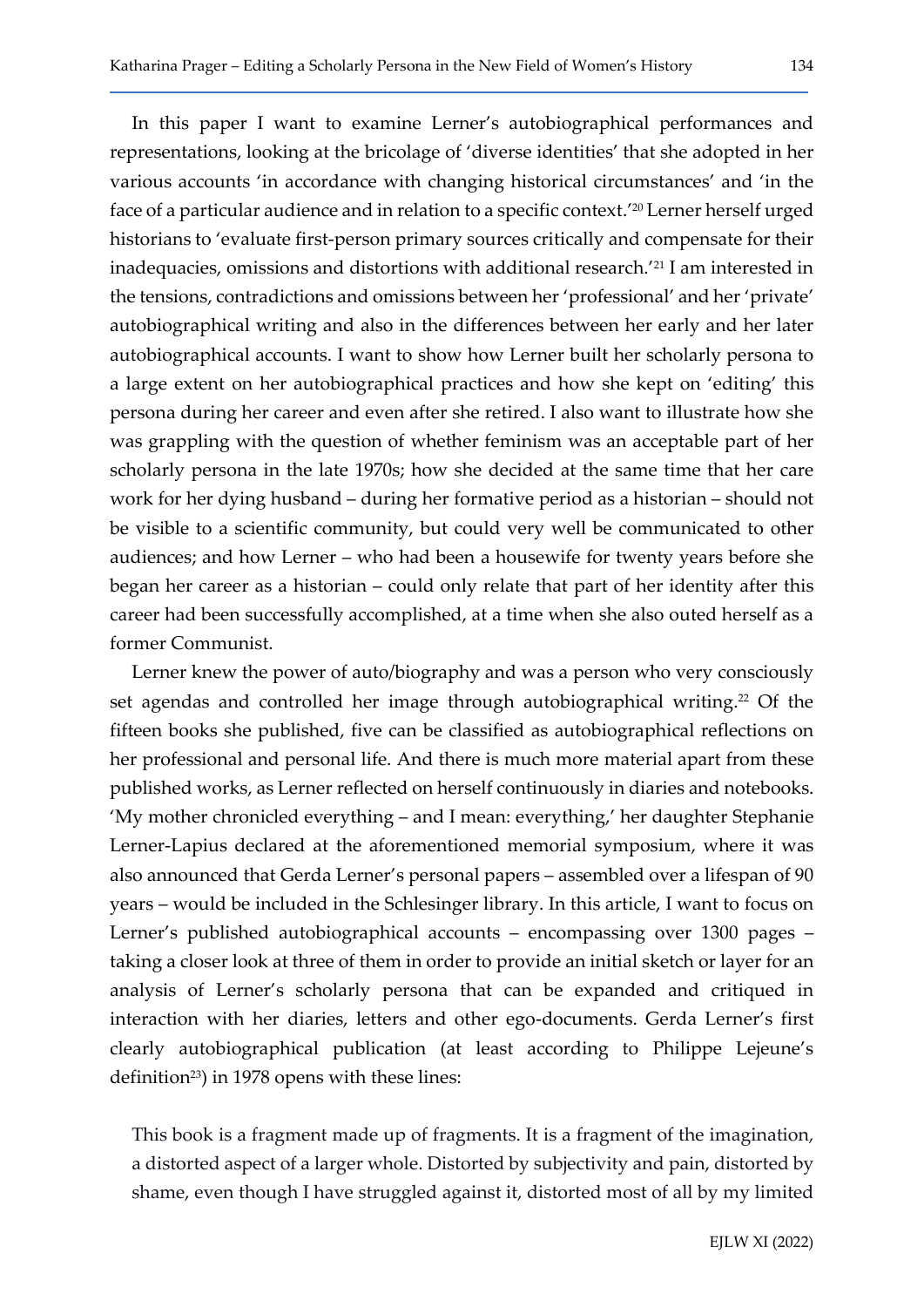vision. It is, in short, nothing else than all works of art: experience filtered through the mind and the feelings of one-subject-agent. It differs from literature in that the events happened "actually", and that the names and the characters and the places are real. That seems, even as I write it, an odd statement, for the way I see it now the distinctions between the actual, the imaginary and the mythical are more tenuous than I had understood earlier. […] Perhaps all of it will add up to a sort of truth: layered, organic, functional.<sup>24</sup>

Having experienced flight and exile,<sup>25</sup> Lerner understood identity early on 'as an ongoing, collective, fragmented, cultural and contextual process.'26 'Fragment', 'layer', 'version' and 'pattern' are concepts that would remain central to her autobiographical writing throughout the following thirty years. As already indicated above she was extremely conscious of the patterns she produced, but she also kept re/discovering new layers of herself that contradicted earlier versions of her story. While Lerner reflected determinedly on such contradictions and did not seek to overwrite or dissolve them, she did try to integrate her transformations coherently and to find guiding principles in her life stories. The impulse to construct such integrative monuments is understandable, when one considers that Gerda Lerner had to deal with radical changes in her life early on. Analyzing her autobiographical accounts though, one often finds it difficult to look behind her fixed patterns that appear as 'autobiographical manifestos' (Sidonie Smith).27 Behind her own continuing analysis of taboos and integrations it is not easy to discern how Lerner set out on a daily basis to challenge 'all conceptual models of history'<sup>28</sup> – as she put it later – and with them also the repertoires of scholarly personae for (male) historians. In a way her autobiographical manifestos might even obscure her actual embodiment of a trustworthy and yet rebellious scholar, who was engaging 'in the daily practices of the historical discipline – in the negotiations over institutional power, the guarding of implicit codes and norms, dress, gestures and bodily behavior, the tone of voice, housing and the use of design.'29 In order to advance further on these questions, numerous other sources still need to be analyzed. Nevertheless, it is helpful to start by examining three of Lerner's autobiographical representations, inquiring into the integration of feminist consciousness into her scholarly selfhood and into the gendered nature of her scholarly persona with regard to domestic arrangements. Therefore I will analyze The Majority Finds Its Past (1979), A Death of One's Own (1978) and in the end Fireweed (2002), her most conventional autobiography, in this order – not quite chronologically, thus first establishing Lerner as a scholar in her field, then as a house/wife (both in the late 1970s) and finally going back into her previous life to show other identities, that she could not perform or integrate at the start of her career.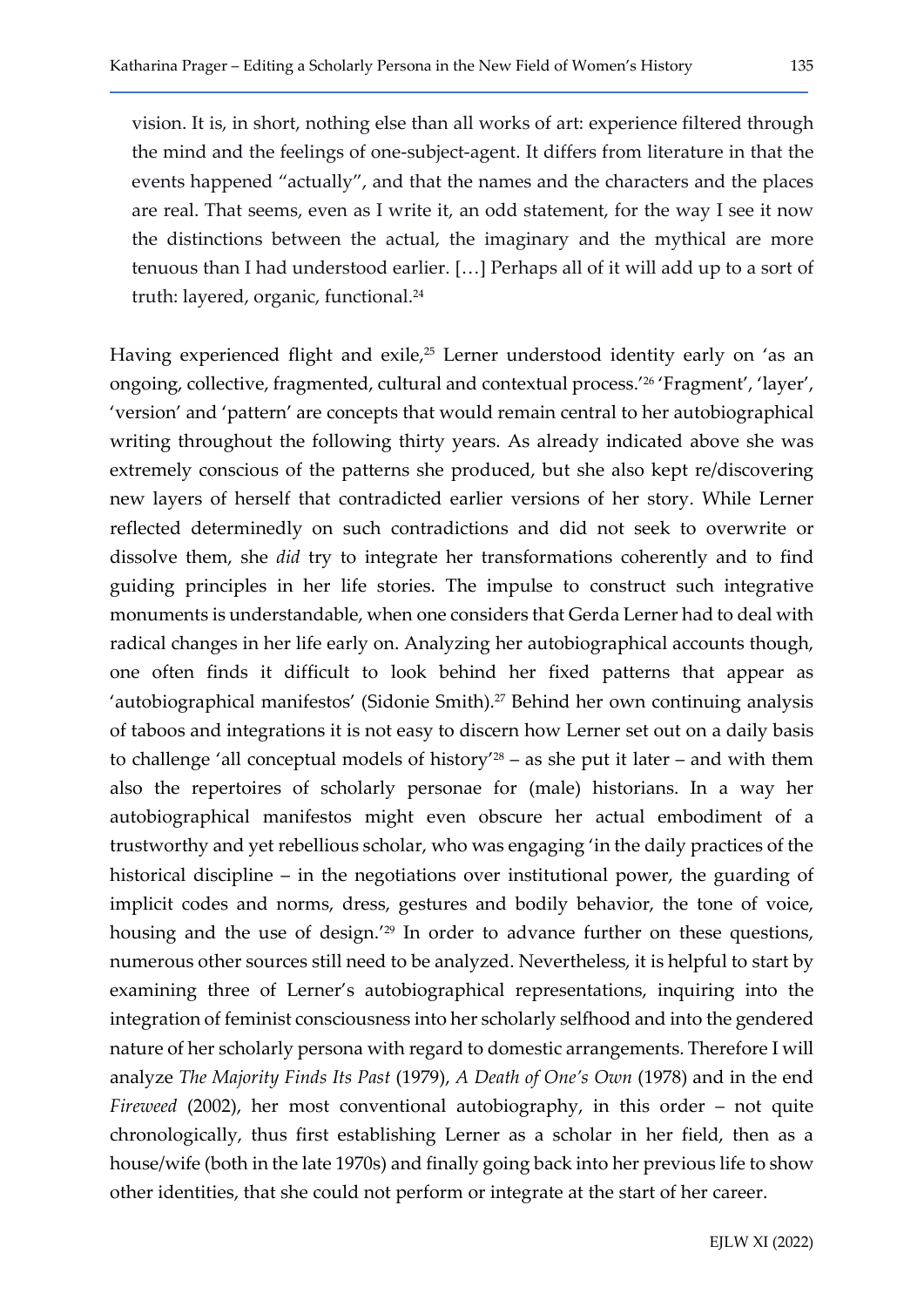### New Feminism [The Majority Finds Its Past, 1979]

The 1970s were decisive years for women's history, feminism and, of course, Gerda Lerner. At this time 'Gerda was not quite the complete Gerda that she became later,' 30 as Alice Kessler-Harris, another one of Lerner's renowned friends and colleagues, put it. Up to 1966 she had worked on her doctoral thesis and had already started to give courses on women's history. Furthermore, she had acquired funding, networked in relevant organizations<sup>31</sup> and published two voluminous source collections.<sup>32</sup> She had also started to reflect on theory and methodology in her field in several papers. In the midst of all this activity, her husband Carl Lerner was diagnosed with a brain tumor in 1972, just as the first M.A. Program in Women's History at Sarah Lawrence College was getting off the ground, a program initiated and organized by Gerda Lerner.<sup>33</sup> She nursed him through the eighteen months of his terminal illness, while continuing to do her work. Five years after his death, at the end of this tumultuous decennium, Lerner published two very different titles, both of which were (at least in parts) autobiographical accounts, albeit in very different ways:<sup>34</sup> A Death of One's Own (1978) and The Majority Finds Its Past. Placing Women in History (1979). The spheres covered by these two books – which, following an equally classic and problematic dichotomy, could be described as 'private' and 'professional' – remained strictly separated from each other, apart from conspicuously few selective points of intersection and of course the same first-person narrator. Paradoxically, the word 'historian' – often and proudly used by Lerner as a self-designation – was completely absent from the first book. Conversely, Lerner's husband was not mentioned anywhere in the second book, in which she traced her trajectory as a historian for the first time.

Although it appeared a little later, I would like to focus first on The Majority Finds Its Past. Placing Women in History (1979). In this volume of essays, she reflected on her most important theories and scholarly practices between 1969 and 1979 and included her first autobiographical representation in a scholarly context as an introduction. On twenty pages entitled 'Autobiographical Notes, by Way of an Introduction,' she recounted how she became a historian late in life (in 1958) while working on a fictionalized biography of Angelina and Sarah Grimké – agents for antislavery and women's rights. She did not introduce the Grimké sisters, obviously assuming that her readers, an American academic community, were familiar with them. In just two paragraphs she recapped her life up to that point:

My formal education had ended about twenty years earlier, when I took my "Matura", the final exam qualifying a student for admission to university training,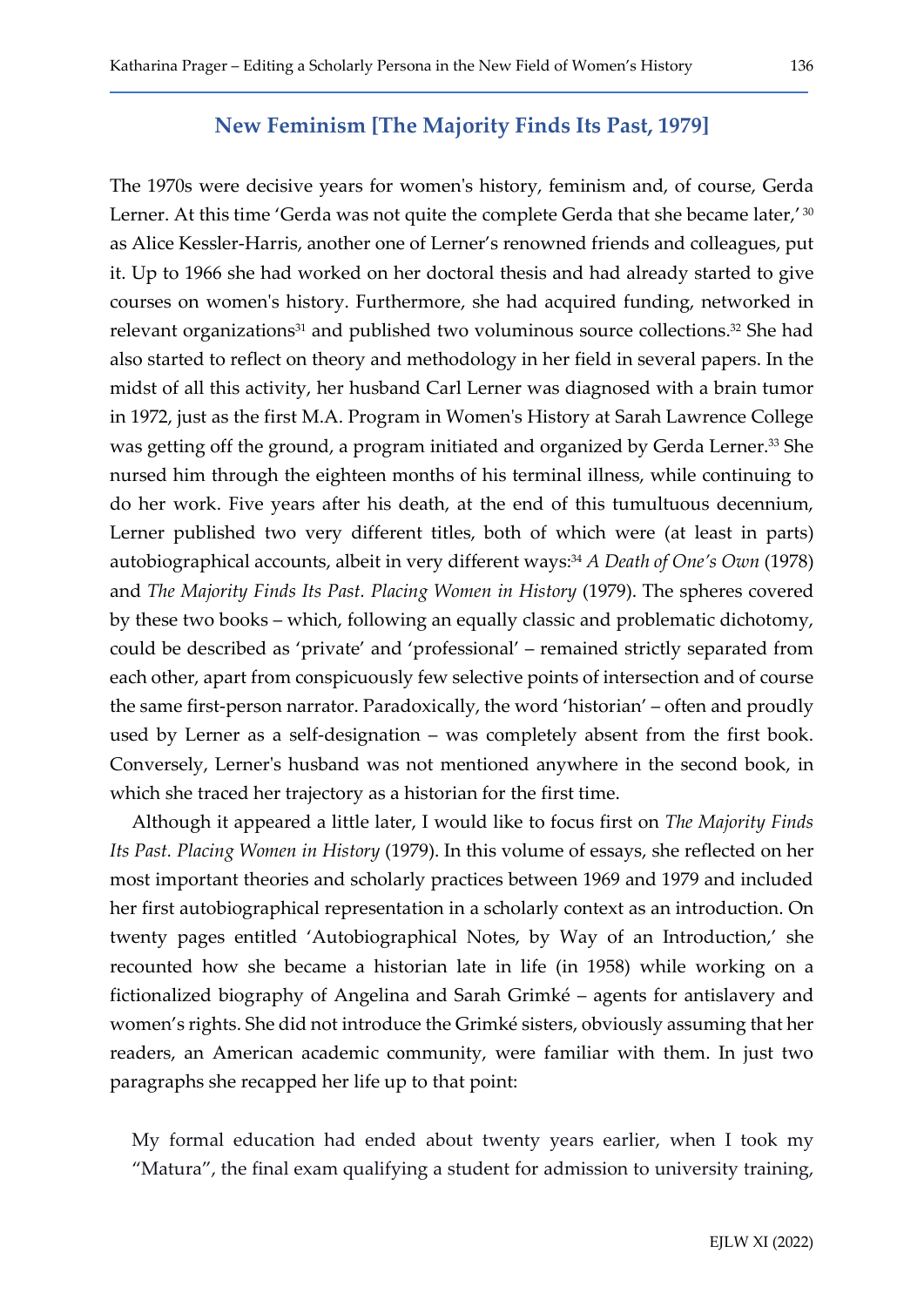just after the accession of the Nazis to power in Austria. I passed the exam with distinguished honor; but instead of entering the university, I became a refugee and later made my way to America. Here I married, raised two children and earned my living at every variety of women's jobs. And I always was a writer. It was as good an education as any for becoming a specialist in the history of women. […] I shared the experience of most ordinary women as an unskilled and later semi-skilled worker, as a housewife, a mother, a child-bearer, community activist.<sup>35</sup>

Even though Lerner hid nothing and presented herself as a 'refugee', 'housewife', even 'community activist', the stories behind the buzzwords were silenced in this enumeration. One learns nothing beyond them. The essay focused mainly on Lerner's attempt to 'develop a theory of Women's history' as well as on her reflections on whether she wanted to position herself as a 'feminist scholar.' Lerner was also still hesitant at the time to combine the repertoire of the writer with that of the historian. The creativity of the writer might have seemed incompatible with the credibility of the scholar at first glance, but obviously her identity as a writer was most important to her, as later accounts also showed. In retrospect, she found that she 'could not help but bring my writer's consciousness into my historical writing.'36 But she only dared to integrate her artistic identity and creative writing practices more openly into the selffashioning of her scientific persona after she had been repeatedly awarded for her writing skills. In a late essay on this topic – 'The Historian and the Writer' – she offered some insight into her first scholarly autobiographical writing:

It [my writing background, KP] inspired me to open my book The Majority Finds Its Past with a long autobiographical essay at a time when such a practice was not only unheard of but discouraged by respectable historians. That essay was the most popular part of the book and has been more frequently reprinted and taught than have the other essays. It also opened the way for other historians to dare to inject themselves into a book of serious academic scholarship and to make their 'standpoint' clear, thereby challenging the myth of historians' neutrality in regard to their research.<sup>37</sup>

This assertion was certainly not least a strategic positioning, because in fact in the 20th century many intellectuals – among them Ludwig Wittgenstein, Georg Lukács and others known to Lerner – had consciously broken with 'theoretical anonymity' in order to explore scientific boundaries and transgressions, to establish new fields of research and methods and last but not least, to gain popularity.<sup>38</sup> In her exemplary analysis 'Charles Darwin as a Celebrity,' Janet Browne showed that Darwin worked hard the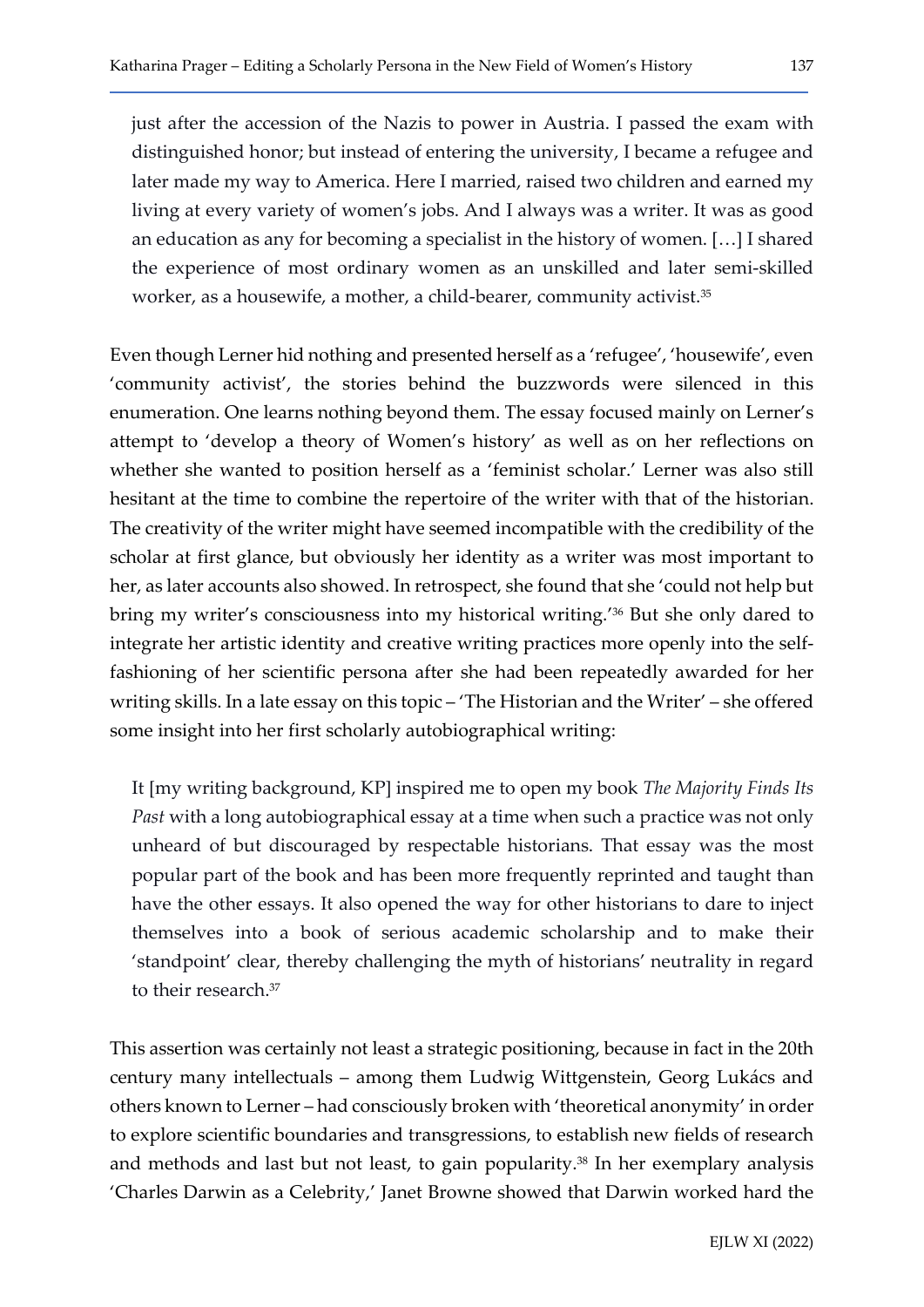last twenty years of his life constructing his public identity as a top scientist and that his fame was ascribable in particular to 'the autobiographical elements in the books, which have been so frequently overlooked.<sup>'39</sup> Almost fifty years earlier Gertrude Stein had already autobiographically written 'both of and against the gendered institutions and practices of her time' in The Autobiography of Alice B. Toklas (1933). The subtlety and playfulness of her subversion is still astounding, but obviously left no mark on Lerner.<sup>40</sup>

I would like to return now to her identification as a 'feminist scholar.' In terms of her popularity and her need for allies, Gerda Lerner should have deemed it interesting and probably important to join forces with the second-wave feminists. The fact that she did not, however, remains a matter that requires explanation – so much so that she included the taboo of her 'feminist consciousness' as a central confession and integration in The Majority Finds Its Past. Lerner used the qualifier 'yet not […] a feminist historian'41 throughout the 1970s for many reasons, though not all of them become sufficiently apparent. One main reason she gave as to why she 'made a sharp distinction between myself as a citizen and active feminist and myself as a scholar of the history of women'42 was that she had 'stopped all political and social activity for the duration of my graduate studies.'43 She mentioned her involvement in the production of the film Black Like Me – I will come back to that film, which Carl Lerner directed and produced – as her last action as a 'premature civil rights activist.' In the same paragraph she claimed – quite out of the blue and without any substantiating evidence – that as a political activist she had also been a 'premature feminist.'<sup>44</sup> The late 1970s were still part of the Cold War period, and it is understandable that Lerner could not yet reveal her previous political involvement as a leftist radical and Communist, as she later would in 2002. Lerner presumably at first displayed her 'underground mentality' also in academia. She later explained this 'mentality' in Fireweed. As a new American she did not dare at first to live her political convictions, afraid of jeopardizing her American citizenship.45 Likewise, in the field of scholarly research, she was initially intent on conforming – and political, ideological stances had no place in that context either.

Lerner repeatedly emphasized her professional and traditional (social historical) training, her firm grasp of methodology, her accuracy in relation to sources, and her diligence. She exhibited the usual 'set of discipline-specific virtues and skills deemed necessary to work and to be recognized as an academic historian'46 such as patience, attention to detail, perseverance, discipline and conscientiousness, accuracy, completeness, honesty and self-sacrifice. It is not surprising that Lerner initially projected a rather traditional scholarly persona in order to support the establishment of Women's History as a legitimate arena of study. Like 'all women scholars and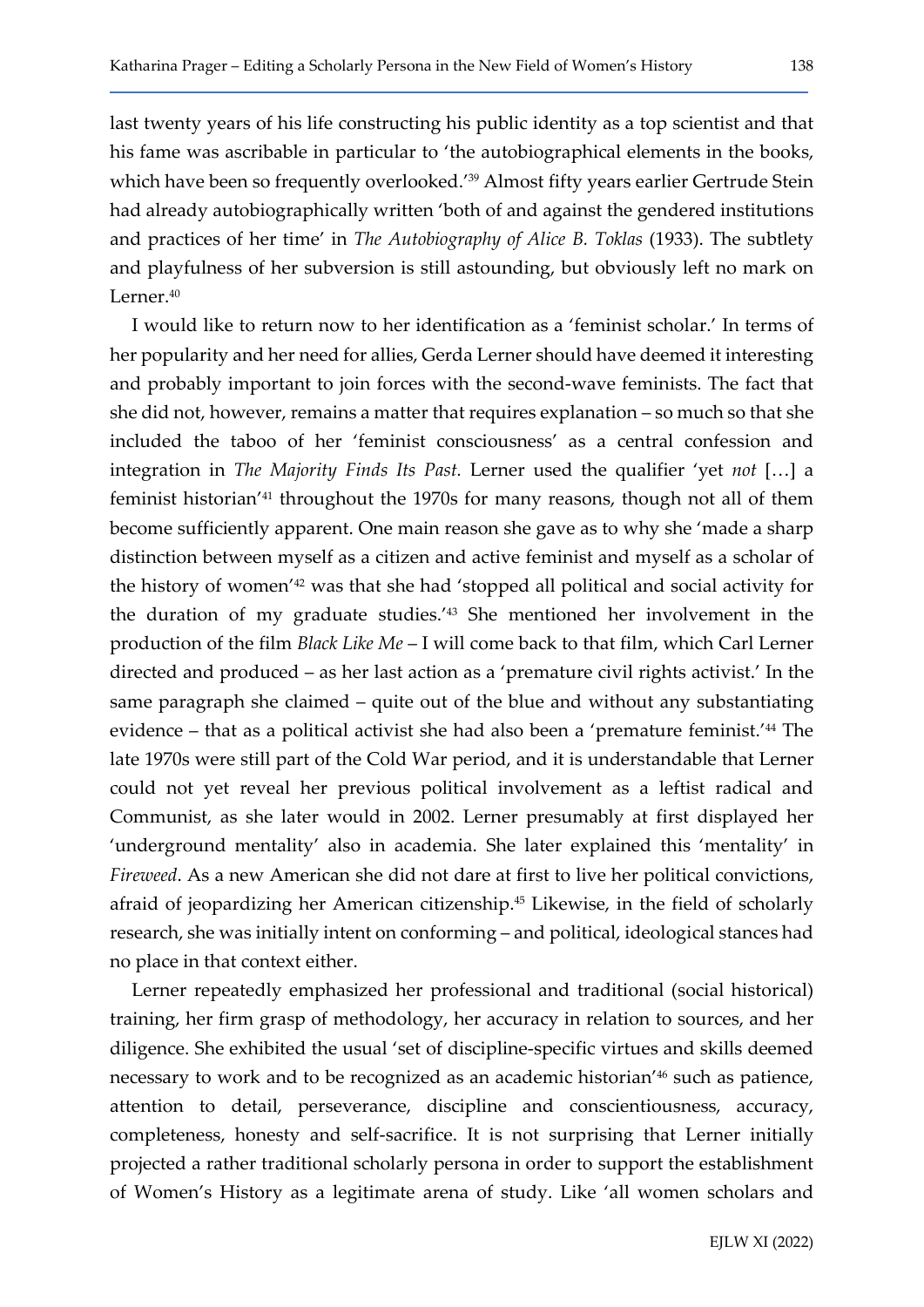scientists [she] knew […] the importance of clothing as an aspect of the social world of science' 47 and appeared in the professional woman's costume with shirt and skirt, later often bespectacled and with a practical short haircut that was very unlike the hairstyles of young feminists Gloria Steinem, Kate Millett or Shulamith Firestone. Being around 40 at the time, Lerner was certainly already a '"different" student'48 and she felt that her 'exotic' interests and questions as well as her drive and ambition continued to mark her as a 'freak.'49 Unlike the female professors in International Relations, who were interviewed by Sara Dunstan and who like Lerner had earned their doctorates in the mid-twentieth century, Lerner did not visibly embody her role as mother and wife anymore, but she still had a 'keen sense of being considered "other" to the norm of the field.'50 Like these female scholars, perhaps even more acutely, she 'understood [her] scholarly output in terms of resistance to prevailing norms within the field.<sup>'51</sup> Yet Gerda Lerner was also well aware that resistance to tradition alone did not create new content, paths and models:

In order to write and research the history of women, historians must have the best of traditional training and practice their craft with rigorous skill, and then they must go beyond it. Yet I, too, searched for a new definition of professionalism, different from the male academic model. As usual, it was easier to know what not to do than it was to know what to do.<sup>52</sup>

With her prim and conservative appearance, Lerner steadily, pragmatically and in the end successfully began to move through academia who presented itself as 'gender coded machinery' – as Per Wisselgren put it – 'with restricted accessibility, invisible obstacles and infrastructural flaws' like 'closed doors', 'glass ceilings' and 'leaky pipelines'.53 To Lerner the image of the academic world as a 'palace or home of free and unbiased knowledge'54 was surely an issue and clearly often put her in a quandary, especially as a new, enthusiastic academic. She admitted as much later: '[…] I had to unlearn much of my previous reliance on established academic structures and conventions […].'55 In the end her declared intention was nothing less than to completely rebuild this 'house of knowledge,' but without destroying it. Her critique of the basic assumptions of (historical) knowledge thus emerged through a slow, complex process that involved a lot of adaptation, strategic thinking and networking. She clearly also had to withstand a great deal of criticism. Had she been a 'young woman just out of college,' Lerner stated, she 'probably could not have withstood the social pressure, subtle ridicule, constant discouragement, and, not infrequently, open disapproval.'56 Another colleague, Marjorie Lamberti, shared her recollections: 'In these years, Lerner received little or no encouragement from the gatekeepers of the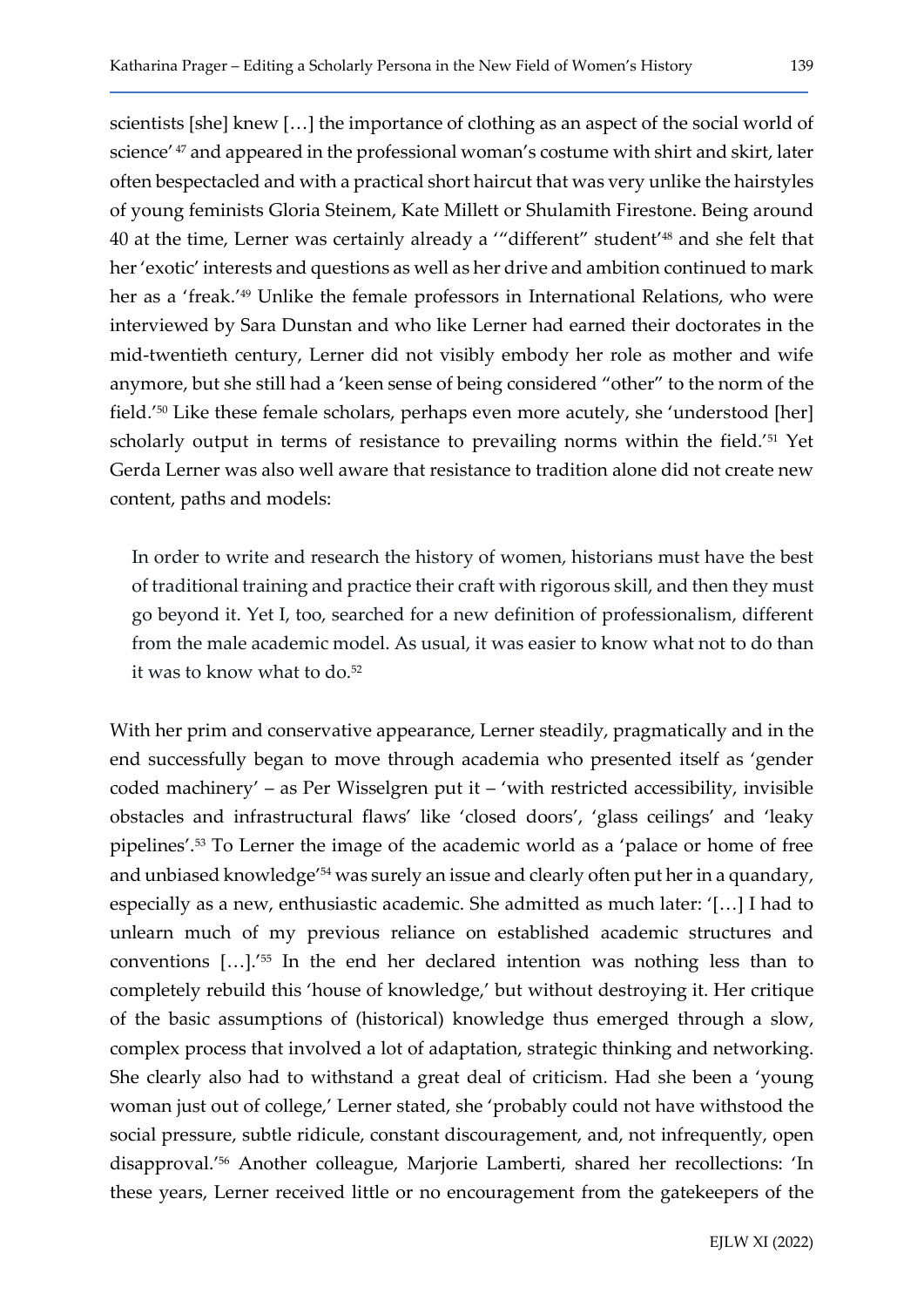historical profession's premier journals [...]. The editors who rejected Lerner's manuscripts claimed that her work was marred by "presentism" and "politicized rhetoric".'57 Alice Kessler-Harris also recalled the intense hostility that women's historians still faced in the 1970s. It was a struggle, and her colleagues remember Lerner as fearlessly, stubbornly, even 'crazily' advancing her cause.<sup>58</sup> In this situation, it probably seemed strategically wiser not to associate oneself too closely with the new feminists, especially since Lerner had doubts, not least in terms of content. Above all, she had reservations about the feminist theory of 'the universality and priority of sexual oppression as an experience common to all women. She argued, "However useful that concept may be as an agitational tool, it does not work as a tool for historic analysis."'59 Even before delving into the feminist movement, she had already found herself annoyed with one of its initiators, Betty Friedan, after the publication of The Feminine Mystique in 1963 – at a time, when she was still active in civil rights issues. Frequent references have been made to her appreciative but critical letter to Friedan,<sup>60</sup> but Lerner later admitted that Friedan's unreflected focus on white middle class women was not the only thing that had outraged her:

[...] I was appalled by the prevailing attitude toward housewives, who were treated as backward and unimportant. The young women in the movement had no knowledge of the long and radical history of housewives and mothers in community organizing; they were preoccupied with their conflicts with their own mothers.<sup>61</sup>

Lerner was probably also offended, because it was her own story as a 'radical housewife and mother' in the 'doldrums period' between the first and the second wave of feminism that had thus gone unacknowledged.<sup>62</sup> But the time had not yet come to reveal this aspect of her past. Thirty years later she would also remember that during the establishment of the first M.A. Program in Women's History at Sarah Lawrence College, she and her colleagues Joan Kelly, Eva Kollisch and Sherry Ortner were 'at different levels of commitment to feminist thought and practice, and we found that by respectfully acknowledging these differences and making them visible to our students we strengthened their educational experience.<sup>'63</sup> Ortner as the youngest was the most 'outspokenly feminist.'

In the end, time was needed for self-reflection and self-awareness in order to relearn and recognize, also in Lerner's case: 'My thinking took place at a time when many women began to ask questions similar to my own and began to act on those questions, thereby creating a new context for thought.'64 She realized: 'It is typical of the intellectual progression of many women toward feminism that we first accept the most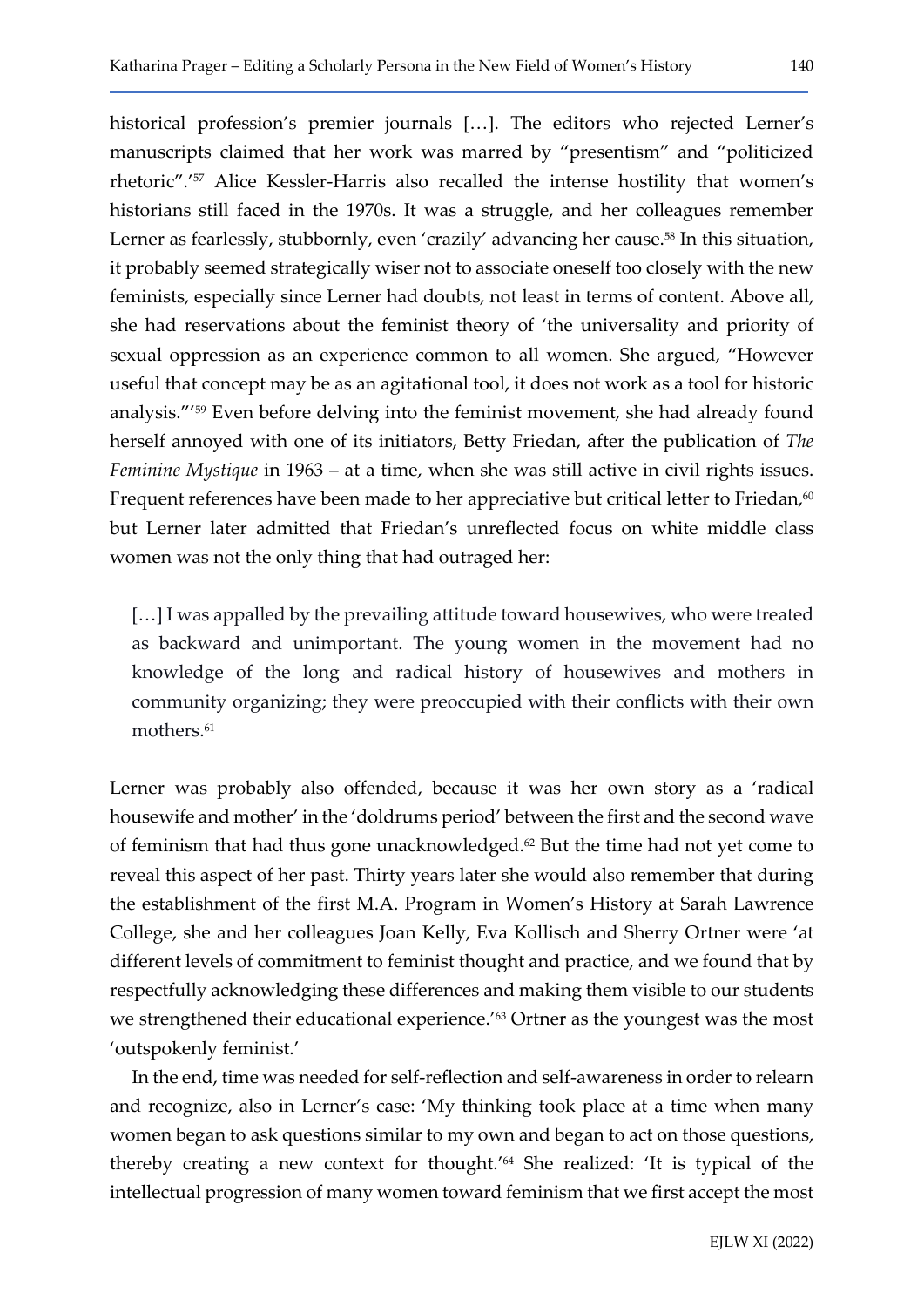obvious legal and political demands, while denying staunchly the pervasiveness, universality, and the extent of the subordination of women. I was no exception.'65 And she could finally declare in 1979: 'The two aspects of my own consciousness, that of the citizen and that of the woman scholar, finally fused: I am a feminist scholar.<sup>166</sup> The nature of her commitment to feminism between 1963 and 1979 was ultimately also a question of time, as Lerner recalled:

[in] a way, my three years of graduate study were the happiest years of my life. It was hard, absorbing work, constant challenges, but mostly, it was the first time in my life I had time and space for thinking and learning. I could not have done it so quickly, if I had not had a supportive husband and son, who relieved me of many domestic responsibilities. Greedy for knowledge, the way only people who have long been denied an education can be, I gave up all recreation, social life, and other interests. […] More than anything else I was driven by an urgency to learn what I needed to know in order to carry out a passionate ambition which by then had taken concrete shape in my mind.<sup>67</sup>

Here Lerner mentioned her nuclear family for the first and only time and even referred directly to 'domestic responsibilities.' Interestingly enough, she reproduced the exact wording of this passage thirty years later in another autobiographical essay, but eliminated the sentence about her 'supportive husband and son.'68 Why her daughter was not mentioned at all and why this particular sentence was later deleted are questions to which the published autobiographical sources do not provide any answers. They do make clear, however, that aside from this sentence and the term 'housewife' (among many others in the enumeration concerning Lerner's past life), housework had no place in the construction of scholarly personae (feminist or not) or in the academic world itself.

### Another Kind of Care Work [A Death of One's Own, 1978]

While working on the essays and the autobiographical introduction to *The Majority* Finds Its Past (1979) Lerner also wrote an autobiographical text on care work, recounting the premature death of her husband Carl. This book received scant scholarly attention and is altogether difficult to categorize. Apparently, it had little or no impact on her scientific persona, nor was it intended to – which makes it all the more intriguing.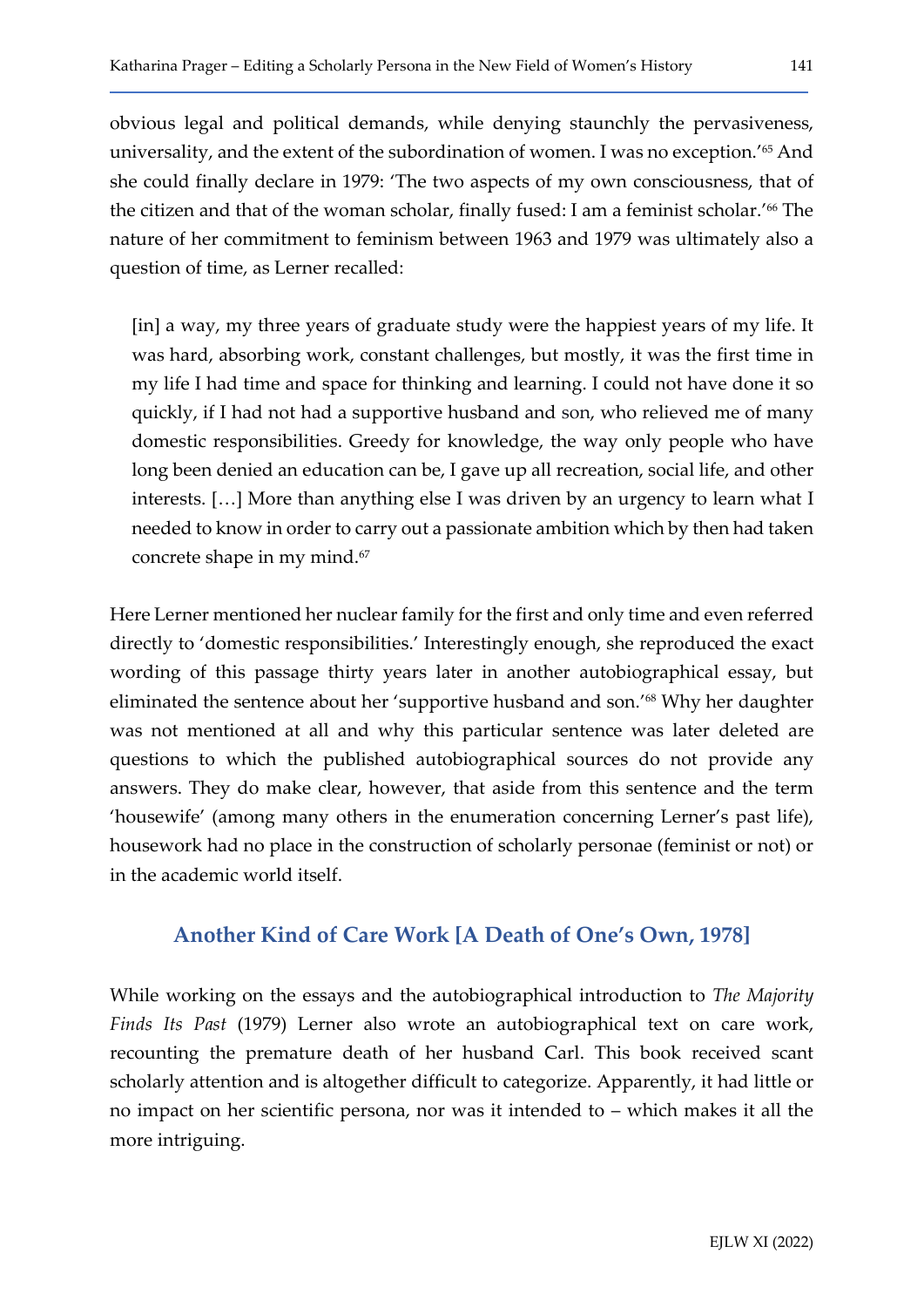In A Death of One's Own, she described Carl Lerner's last one and a half years of hospital and home care. It is necessarily a book on everyday life, daily chores and above all care work at a time when hospices were not yet established institutions. One learns from the book that Lerner was a working woman, that she worked at a college and that her work was quite important to her – but nothing beyond that. Not a word about the immense groundwork she had laid in the field of Women's History in those years, about the struggles involved, about her central topical concerns. When a doctor advised her to give up working immediately, she was bitterly indignant – but apart from this barely three-page reflection on the importance of work in general and for Lerner in particular, the subject of academic work was not addressed at all. $69$  In this book, Lerner did not embody or perform her identity in the historical profession. She was just a wife focusing on her dying husband, dealing openly with problems, conflicts or sexuality with a dying person. It was the personal story of the end of her marriage, but her marriage in itself was not at all an issue. Very early on, she delimited this topic for herself declaring:

Nothing here can do justice to the achievement and meaning of our thirty-three years of joint experience. The simple statement that for this long time ours was [a] happy and deeply satisfying marriage seems somewhat suspect, even preposterous. That it was a marriage which allowed for the growth of each of us and in which each supplied for the other the steady trust necessary for such growth will have meaning only to those who have experienced a similar relationship; to others such words will have no concreteness.<sup>70</sup>

This delimitation was probably not so much about Lerner's own image (scholarly or otherwise) but had to do more with death itself and certain taboos on speaking badly about the deceased. One of the few references she made to their life together before Carl's illness was this statement: 'We kept our professional lives independent from each other.'71 This sounds very different from the 'artistic collaboration' she later continuously evoked in Fireweed and omits that the Lerners even started out as a working couple. All existing autobiographical accounts by Lerner have a noteworthy omission: They all fail to describe the last collaboration between the Lerners in 1963/64. This collaboration affected her and her relationship with him in a way that she did not want to make public. When Gerda was actually supposed to be finishing her master's degree and preparing for her doctorate, her husband reached out for her support in his filming of Black Like Me, based on one of the most highly acclaimed books of the day by the white author John Howard Griffin. The historian Albert Lichtblau, who interviewed Lerner in November 2003, wrote that Lerner did not really 'go into great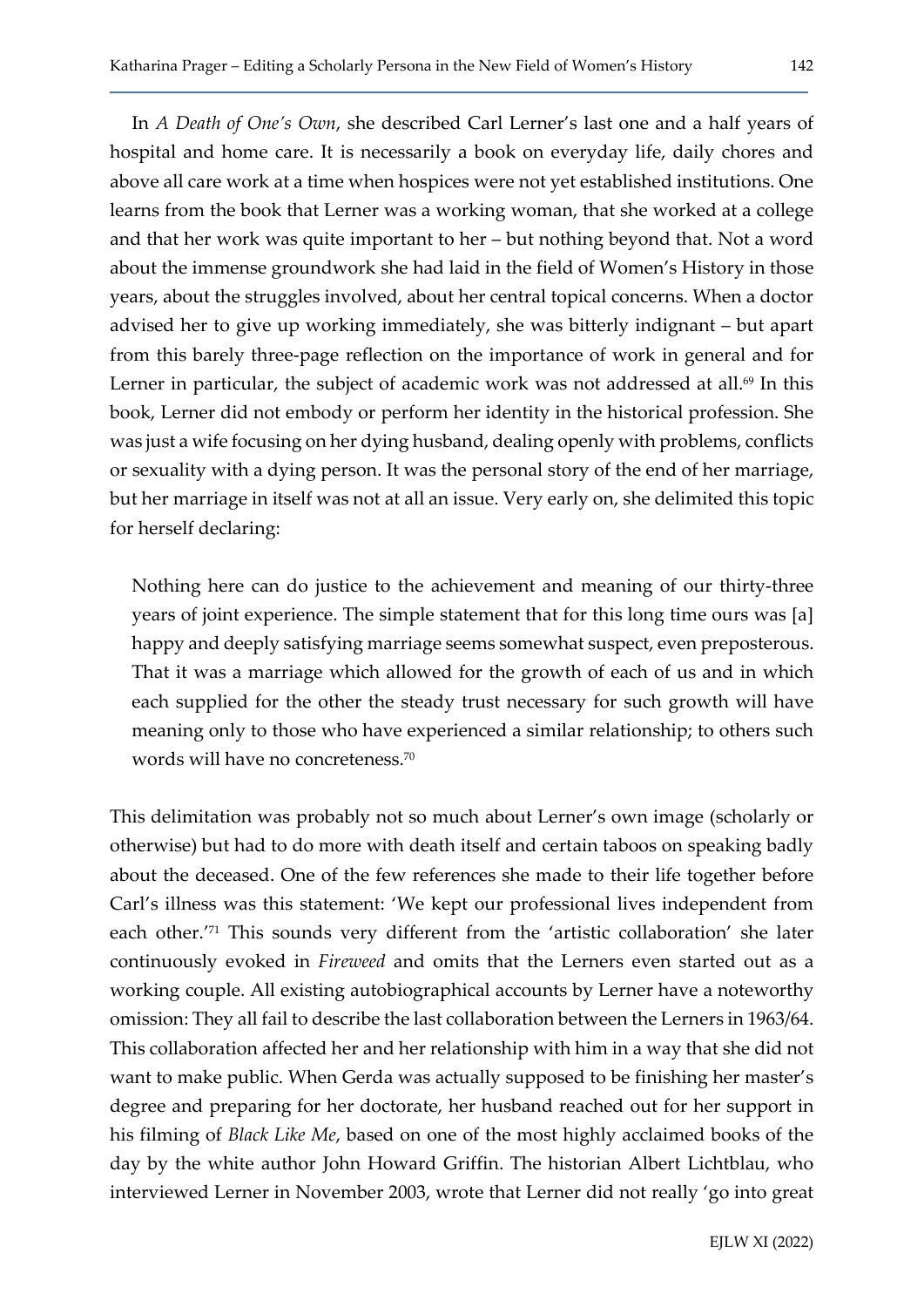detail about her experience with the film.'72 After the initial filmscript by a well-known writer proved unacceptable, Carl apparently 'urged Gerda to write the screenplay herself, and she let him talk her into it since this was, after all, her husband's debut as a film director.'73 Incidentally, both Gerda and Carl were credited for the screenplay, even though Gerda Lerner repeatedly stated: 'I wrote the screenplay and worked on production with him.'74 Lichtblau also reported that Carl needed Gerda as the 'bad guy' to resolve conflicts with the producers since he 'was too much of a gentle soul to play hardball with them.'75 The film version of Black Like Me was still a 'politically explosive undertaking' in 1963. Thus the Lerners were once again united here not only in artistic collaboration but also as radical political activists, advancing racial justice and the early civil rights movement. Again, they were under pressure and suspicion – and this was probably the moment when Gerda decided against any further political engagement. In A Death of One's Own, the Lerners' political history was only very tentatively hinted at with one casual reference to Carl as 'an old political fighter.'76 No mention was made of his political affiliation. It would not be until 2002 that Gerda would dare to state it bluntly in Fireweed, where she wrote: 'Carl was a Communist when I met him.<sup>'77</sup> Nevertheless, Gerda Lerner was raising a clear social and political concern in A Death of One's Own – she was advocating a humane approach to death and the dying, thus backing the nascent hospice movement. 'Well, Gerda Lerner was a social movement – seriously […]' – as Linda Gordon jokingly said in her talk on Lerner.78 Was this already an accurate portrayal in 1978/79? Was this kind of social engagement already part of her scholarly persona? Her confrontation with political feminism, described above, already shows that this was not the case.

At this juncture, however, I would like to take a closer look to see if and how this care work for her husband inscribed itself in her scholarly identity. Again, I think that was not the case. A Death of One's Own was obviously not addressed to her scientific community but to a wider public, to people in a similar situation, though not as a selfhelp manual but as a personal story of a marriage and of a man facing death. Nonetheless, Lerner still took pains not to place herself in the domestic space doing housework and care work. Instead she was the one who organized and analyzed care work; she explained how she organized home care or arranged for a nurse or companion to be constantly present. She devoted an entire chapter to describing the day-nurses, six in all, who accompanied the Lerners on this eighteen-month journey. And she also mentioned in one sentence that she had help keeping house: 'I had a housekeeper who stayed through it all, a kind immigrant woman who had lived over thirty years in this country but still retained the basic values of her peasant background: the dying belong at home; the dying have rights.'79 Coming from a wellto-do family Lerner had customarily grown up with servants, but she had also lived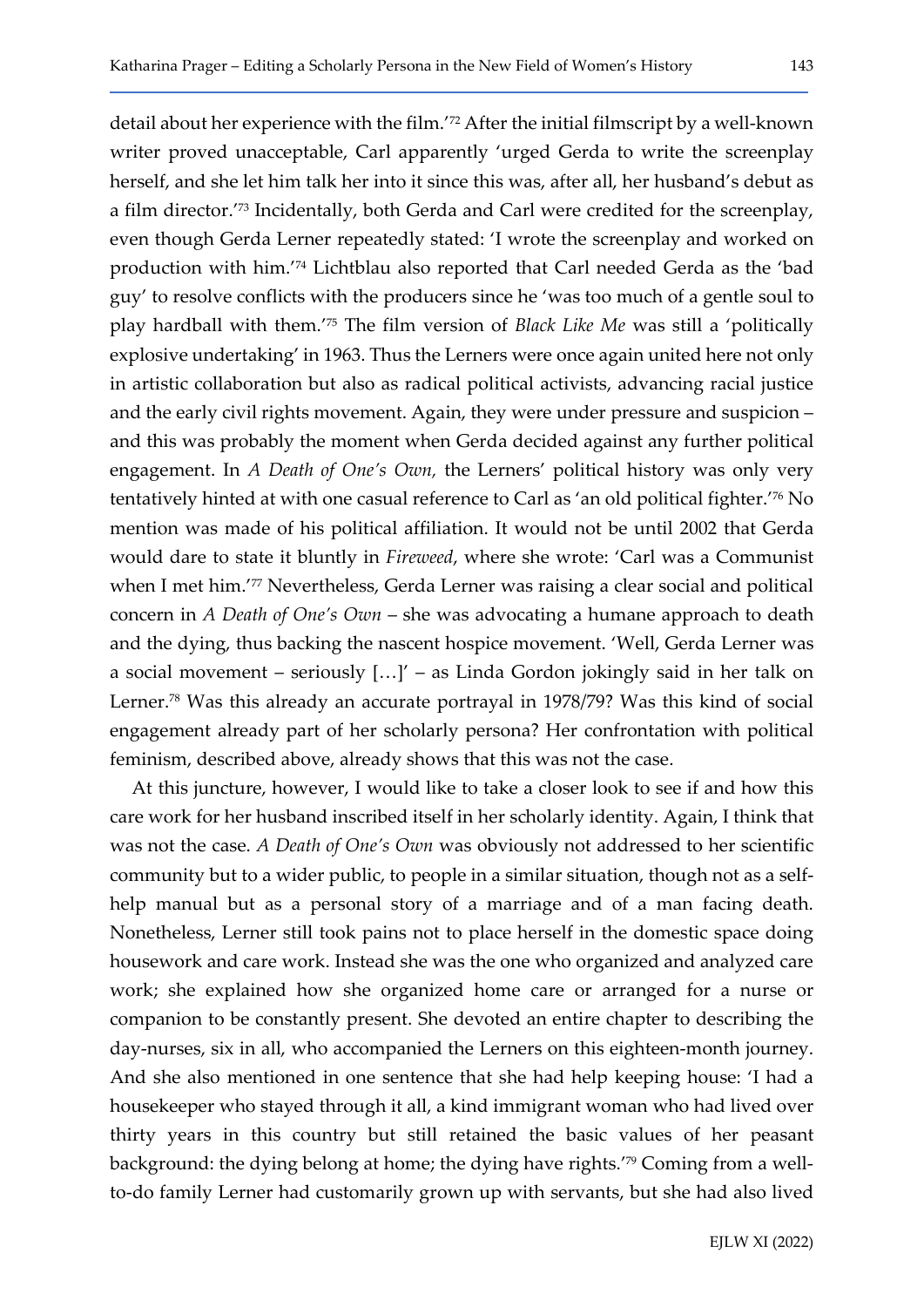for 20 years in circumstances where any kind of domestic help would have been an unimaginable luxury. Not least, she continued being influenced by Marxist thought long after she left the Communist Party (CP).<sup>80</sup> In that sense, she found herself different from 'middle class women who […] believed family obligations and equally shared household responsibilities could be gained by private negotiations and by education'<sup>81</sup> In her paper 'Just a Housewife,' first presented in October 1977 at the conference The Future of Housework, the Role of the Housewife, and Sharing Arrangements for Child Care, Lerner also took credit for the topic and the concept. She historicized the role of housework and domestic service (to her 'one of the most exploited occupations' in the United States, but not in Europe!)<sup>82</sup>, concluding:

The confinement of women to the sex-linked housewife-breeder-feeder role has been the key element in her subordination in all her other societal roles. The position of women in society can be ameliorated, but it cannot be decisively altered until "occupation housewife" has ceased to be gender-defined and has become supported or supplanted by other arrangements for the raising of children and the nurturance of the people. To accomplish this will demand the transforming and restructuring of all institutions of society and the creation of new forms of community.<sup>83</sup>

Here and in a shortened version of this article in The Female Experience<sup>84</sup> she was all theory and made not a single autobiographical reference to her own experiences. In A Death of One's Own Lerner as housewife, as caretaker also stayed intangible. In that book, she resorted to poetic language when talking about keeping house. She did not just keep house – she kept house in the face of and against death:

I am keeping house against Death. I banish him by meticulous neatness. Order and precision are the signs of the cross that weaken his power. He is random, disorderly, aimless […].

I am keeping house against Death. He loathes vigor, strenuous effort, persistent defiance. Like all bullies he can be banished by defiance. […]

I am keeping house in hell. A tidy house with a strong clean broom, sweeping ashes and brimstones into neat, even piles before the hot winds scatter them again. Grand, chaotic storms of ashes and destruction swirling around me.<sup>85</sup>

It was not until 2009, looking back on the 1977 conference, that Lerner would admit an autobiographical interest in the topic of housekeeping: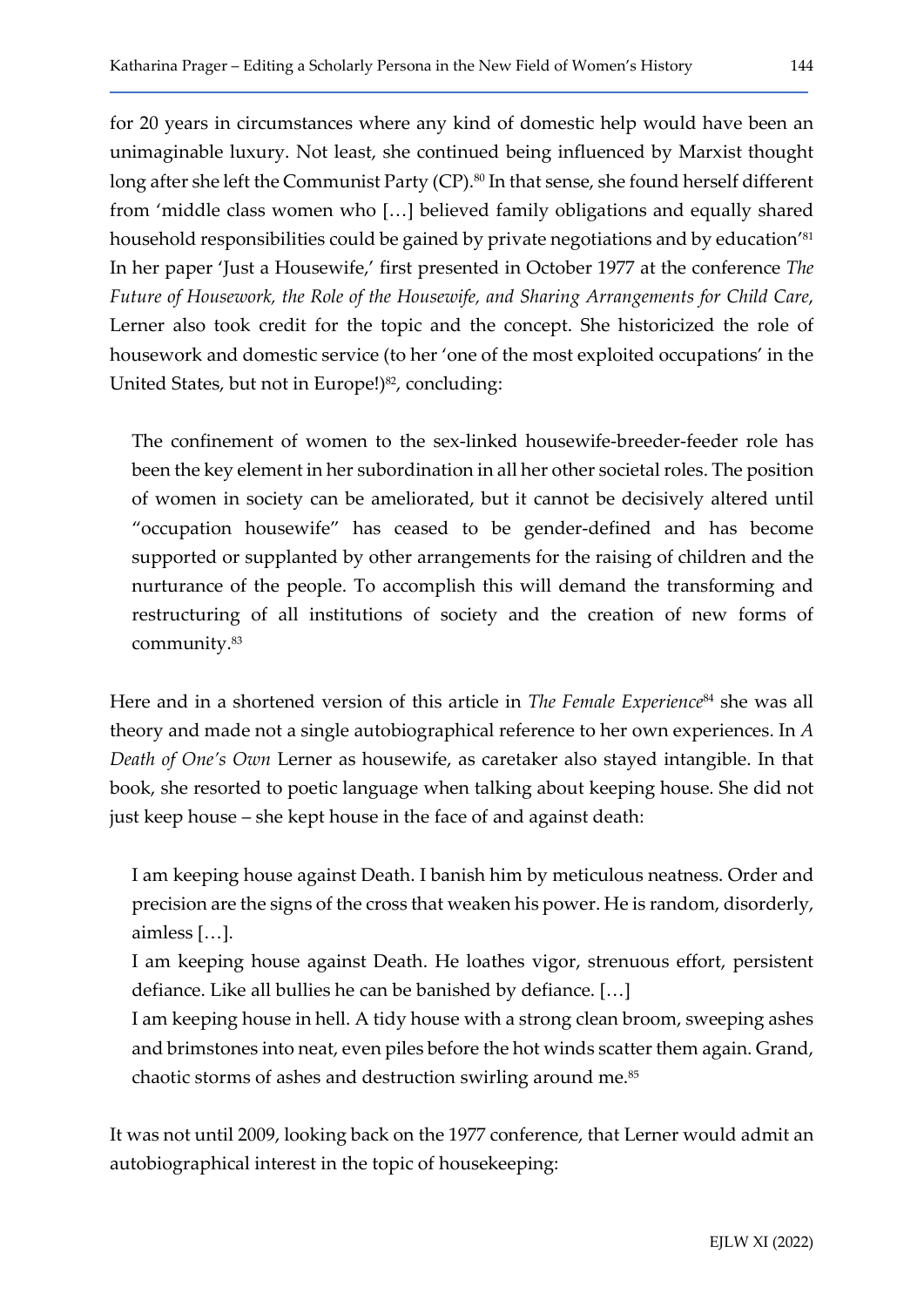My interest in the subject goes back to decades of organizational work in communities, when I was myself a housewife and young mother. I organized for improvements in the neighborhood schools, for peace, for support of the United Nations, and for childcare centers and after-school day care centers.<sup>86</sup>

However, Lerner never reflected on the realities of her own work and life as part of a couple in this context. She remained obscure about her individual modes of negotiating the terms of production in her partnership within a gendered society, influenced by contemporary subcultures but also by mainstream perceptions.<sup>87</sup> When analyzing 'Female Clusters, Female Networks, Social Spaces' in The Creation of Feminist Consciousness Lerner did describe working couples in terms of the woman usually carrying on 'all her domestic work in kitchen, laundry and clothing meticulously' besides her intellectual work. She concluded that 'very few married or mated women [...] helped advance feminist thought and that should not be surprising. [...] Most women [who were feminist thinkers, KP] […] did their significant work in a single state either prior to marriage, during widowhood or as women who, by choice, remained single.'88 So, interestingly enough, working couples did not really come up in or fit into Lerner's theory. Altogether it becomes obvious that the repertoire of housewife and caretaker did not fit into Lerner's scholarly persona – it might even be called a clear taboo for a female scientist in the 1970s and beyond.

Of course, there is still the fact that Lerner published A Death of One's Own at all and she also recalled readers of this book often approaching her after professional talks to thank her.<sup>89</sup> However, in her writing itself there were clear barriers between A Death of One's Own and the academic world. If rare overlaps did occur, Lerner made sure to put herself in the role of the intellectual analyzing the situation even in the private sphere, and did not go into detail either on her relationship or on the question of if and how she did the chores – she had nurses, her children, friends and a housekeeper after all. Lerner did look back several times, asking herself how she had tackled her workloads, including the mental and emotional strains. She recalled the 'enormous amount of stress' <sup>90</sup> during the years her husband was dying even in later autobiographical accounts – or related that she had felt like a 'super-woman-juggleron-a-tight-rope'.<sup>91</sup>

Paradoxically, although she wrote a whole book on his death, her husband was never a part of her professional life at the time and not a visible presence in it. Thus, Lerner did not buy into the 'gendered narrative of unsought success,' by playing on the 'scholarly repertoire of disinterestedness and ingenuity,' as Mineke Bosch described it.<sup>92</sup> In A Death of One's Own she made clear that she lived for her work, even though she did not specify that she worked as a historian. She also established that too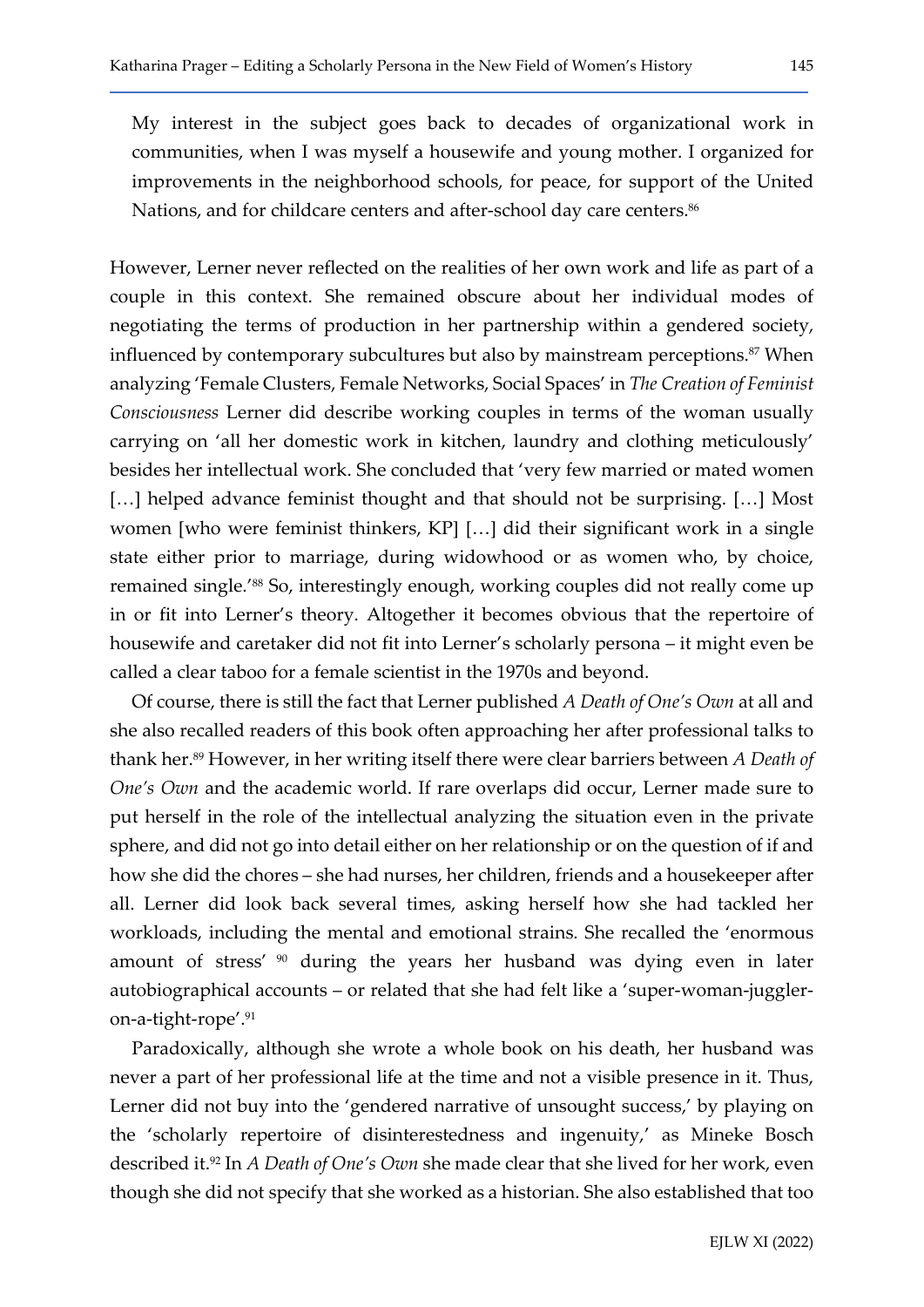closely accompanying the death of someone you love is a heavy burden – but she did not describe the tasks she took on and the amount of time she spent at home. What stays with the reader in the end is the image of a woman who makes sense of a tragic blow, confronts the implications of dying, sees an important part of her life come to an end and transforms into a widow. One feels quite sure that she will not engage in a romantic relationship of any kind again, after her life partner has gone. So, what the book accomplishes in the end is to add to Lerner's scholarly persona the image of the writing widow, capable of analyzing even the most terrible blows of fate and suggestively celibate. She was now ready to tap into the 'ancient repertoire of the selfless and self-absorbed scientist' living solely for Women's History. However, unlike the developmental psychology expert Judith Harris who 'contrasted her own disinterested position with that of salaried colleagues,'93 Lerner did aim to achieve recognition and fame, at the very least in her new field.<sup>94</sup>

# Artistic Collaborators without a Collaborative Housekeeping Arrangement [Fireweed, 2002]

She succeeded. In the introduction to Fireweed, published in 2002, she wrote:

My specialty, the history of women, did not exist as a field of study when I began my career. I started out as an embattled outsider and in thirty-six years of steady effort have been an agent in the transformation of traditional history. My career has brought me rewarding work, professional recognition, acclaim and many public honors. [...] I consider myself fortunate to have been a participant and a leader in an intellectual revolution that gave women their history […]. In the past decades I have been frequently interviewed and questioned about my life and my development as a historian. I have been urged to write the story of my "brilliant career." Yet I have chosen here to tell not the end of the story, but what went before. My academic career is an open book. But I have been silent about my political past during the years of my academic success. And such silence, for all its complex reasons, distorts the truth.<sup>95</sup>

So, at the beginning of the new millennium, retired at least from institutions and daily business, Lerner broke the major taboo hidden behind her scholarly performance and finally took steps 'to set the record straight' on her Communist past, as she did not 'want to end my life within a closet of my own making.'96 She also had another autobiographical purpose, which she stated at the end of her book: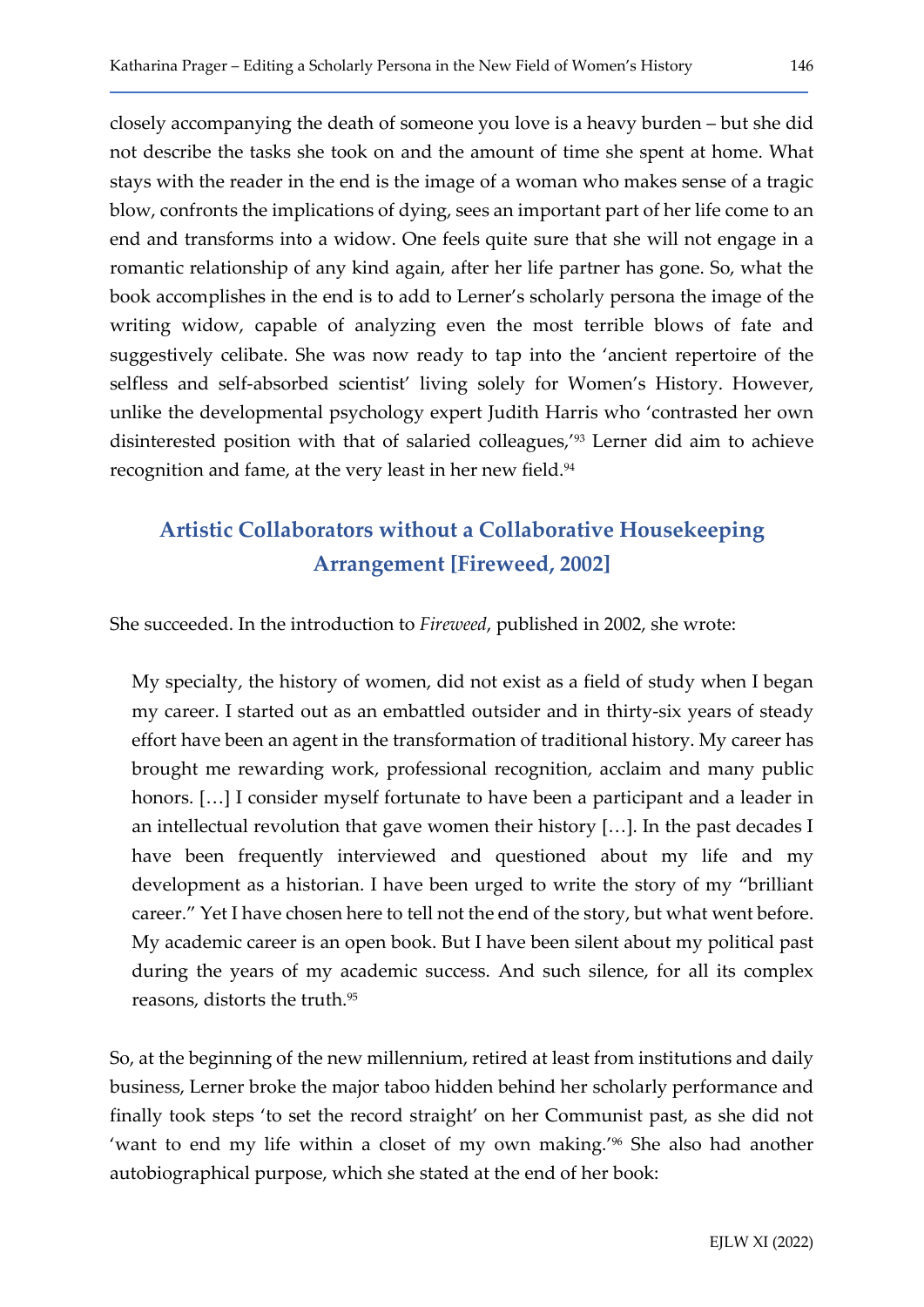In her most conventional, 'partial' and 'political' autobiography Gerda Lerner recounted for the first time her childhood and youth during the interwar period in Vienna – a time of great political tensions. She described being born in 1920 into the wealthy Jewish Kronstein family and soon finding herself in opposition to her bourgeois upbringing due to the influence of modern literature, friends and travel experiences. In this book she was able to come to terms with her ambivalent and complex relationship with her unconventional, modern and proto-feminist mother – the painter Ilona Kronstein. She had first alluded to this difficult relationship in A Death of One's Own, and it had remained present, beneath the surface, throughout her autobiographical writing since then and would merit a study in its own right: 'Her desperate struggle between the demands of her talent and the constraints of society was my scenario.'98 Here she also succeeded – after her own fierce struggles – in coming to grips with how the National Socialists had treated her, depriving her of her rights and citizenship, persecuting her as a Jew, putting her into jail and finally driving her into exile. Fortunately, they were unaware that she was a dedicated and active leftwing radical at the time. That alone would have put her in a dangerous position under the Austrofascist Dollfuss/Schuschnigg regime (1933–1938). Lerner's Communist network was ultimately also instrumental in helping her to immigrate to the United States in April 1939 by way of a 'marriage of convenience' with an Austrian Communist, who had already managed to settle in New York. In 1941 she could offer this self-evaluation:

[...] I am 21; I've lived under six different governments; I've been a student, a Nanny, a housemaid, a research worker, a salesgirl, an office worker; I've worked in a factory and I've worked in hospitals; I've been in prison and I've gone to the opera twice a week. I've been married, divorced and now married again. I've supported myself for the last three years. Four years ago I used to have a governess, because my father thought it was proper  $[...]^{99}$ 

When Lerner first recounted her trajectory to a scientific community nearly 40 years later, she stressed that she became a refugee 'instead of entering the university' in Vienna.100 This comment shows that earning a degree already seemed quite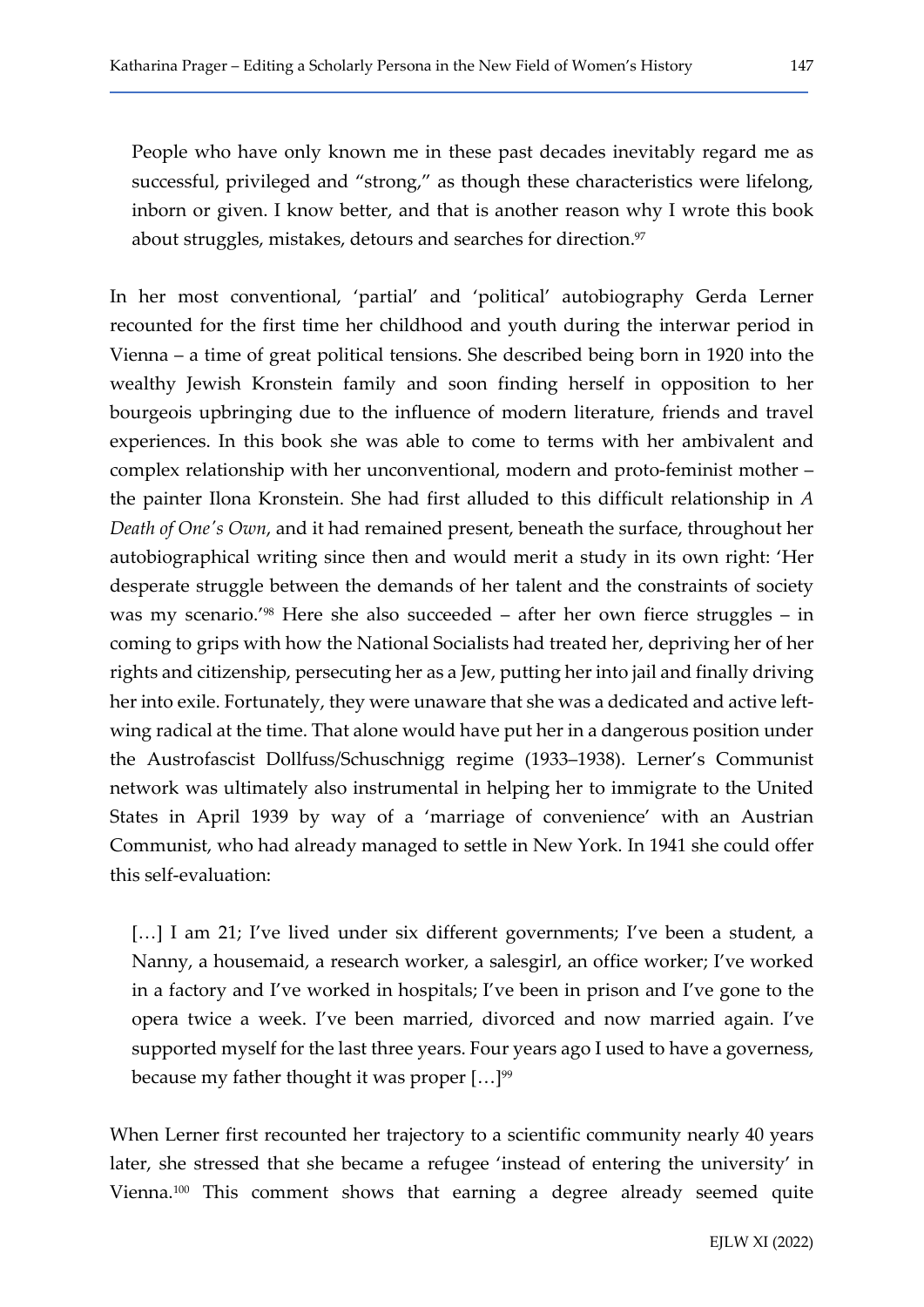conceivable to a bourgeois daughter like her<sup>101</sup> – since 1921, at least, when Elise Richter became the first woman to hold a professorship in Austria, albeit not a full one. Lerner's life in America, however, unfolded very differently – and here I want to come back to the question of domestic arrangements. Fireweed was also the first time Lerner could describe her life as a housewife during the 1940s and 1950s, though she kept insisting that her twenty years of household, children and relationship management had quite a different backdrop because of her exile, her political activism and her artistic ambitions.

Her path into a new American life started with Carl Lerner, whom she met in New York in 1940 in connection with an amateur theater production by her refugee youth group. She married him in Hollywood in the autumn of 1941, right after both of their first marriages had been terminated by divorce. Although Carl was unemployed in the early 1940s and thus did not embody the typical male breadwinner, his aspirations for a career in the film industry were what led the young couple to settle in Hollywood. Whereas Gerda felt it was self-evident that she secure some kind of work for herself immediately, he at first refused to do 'menial jobs.' In the end he did accept a job on an assembly line and – as Gerda recounted – they 'each worked forty-eight hours a week and spent the half-day Saturday on joint housecleaning.'<sup>102</sup>

Although they both earned their living by unskilled labor, they identified as artists. Gerda had considered herself a writer since age 16 and – after some modest success with her first story – was determined to make it as a professional writer in her second language, English.103 Looking back on their life together, she repeatedly referred to herself and her husband as 'artistic collaborators' and to Carl as her 'mentor in politics, art, film and literature'.104 Apart from him giving her feedback on her writing, they also produced joint screenplays, which – so it seems – were mostly credited solely to Carl. In early 1942 Gerda got her 'big break' when she landed a job as an x-ray technician. In June 1943, she was granted US citizenship. Around the same time, she also became pregnant and summed up the situation in 1944 as follows: 'Motherhood took over, pushing everything else into the background.'105 She quit her job and was a full-time housewife after the birth of her daughter Stephanie in 1944. Meanwhile Carl was making steady progress in his career in the film industry. Together with a friend, who was an author and had also had a baby recently, Gerda set up a 'collaborative housekeeping arrangement.' While her friend's husband also shopped and cooked, Carl was not part of the arrangement – he had to work: 'Good pay, but bad hours.'<sup>106</sup> It seems that classical European and American gender hierarchies remained mostly intact in the Lerners' relationship – and with them gendered binaries, imbalances, inequalities and in/visibilities of various sorts.<sup>107</sup>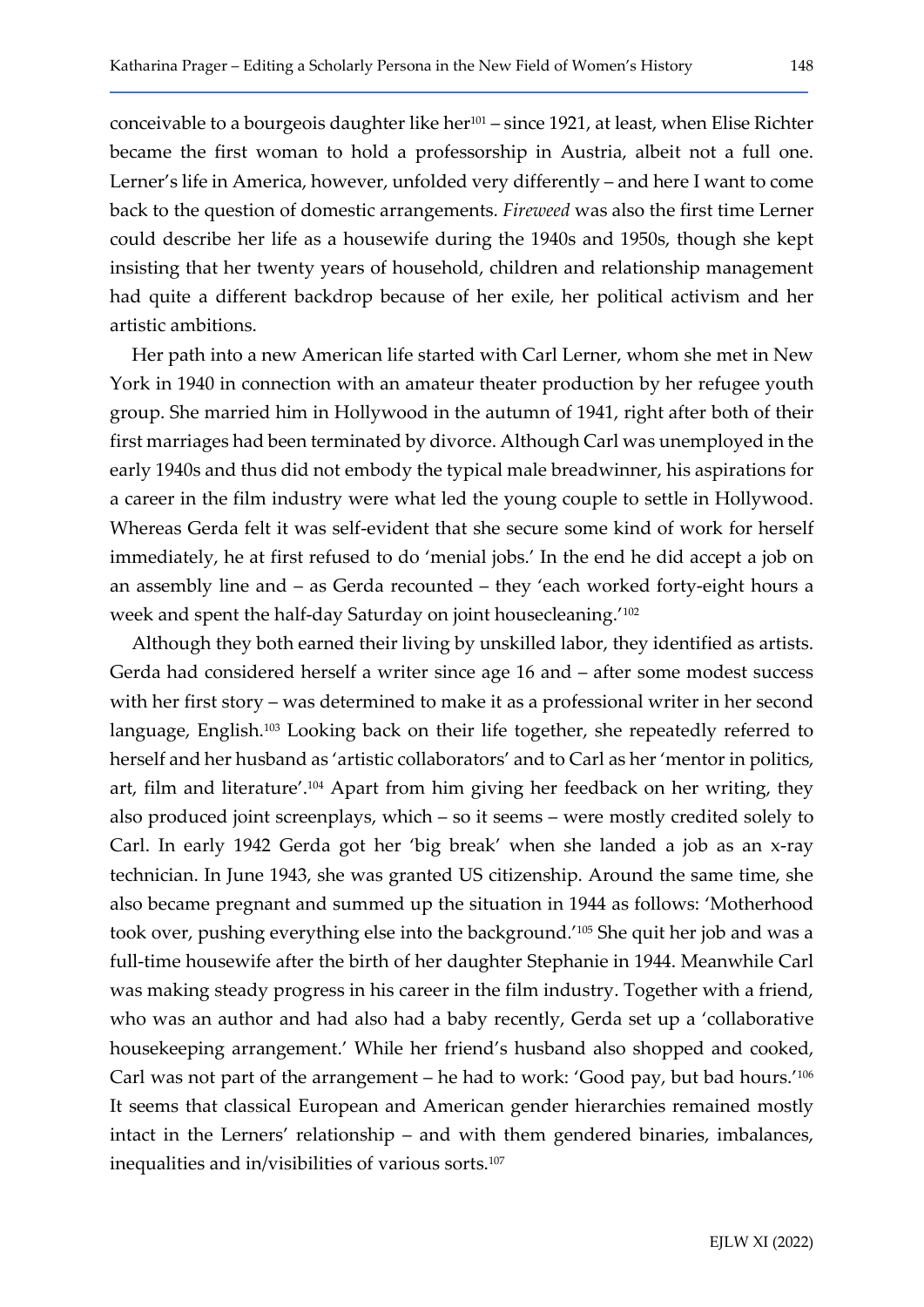Her horror at the bombing of Hiroshima and Nagasaki prompted Gerda Lerner to become politically active in the United States. She joined the peace movement in 1945 and in 1946 also the Communist Party as 'a strong international movement for progress and social justice.'108 Her husband was already a party member when she met him. Much later, Lerner emphasized her critical attitude toward the way the CP treated women in general and 'problematical housewives' in particular, although she was not as outspoken on the 'machismo' of Communist men as other female Communists her age.<sup>109</sup> Lerner certainly did not want to be reduced to a 'helpmate in the socialist struggle,' but at the same time she was 'proud' to be a housewife, to 'do all that was needed to keep my family comfortable,' to be involved in grassroots organizational work and to have some hours left over to write creatively.<sup>110</sup>

In 1947 the situation for Communists in the United States worsened considerably. To Gerda Lerner the years 1947 to 1949 even felt 'like a reprise of the coming of fascism'  $111$  (a parallel that she would frequently draw in her autobiographical writing and that also merits closer inspection). Carl Lerner was blacklisted and again unemployed at that time – nevertheless, there was no question that Gerda Lerner was responsible for the children and the domestic chores. He only 'pitched in and helped me carrying groceries, housecleaning and Stephanie's care, as best as he could.' Gerda was pregnant then with her second child, her son Dan, who was born in late autumn 1947.112 For the sake of Carl's career, the Lerners moved back to New York in 1949. The possibility of Gerda becoming the family breadwinner (as was the case in some exiled or blacklisted families) was apparently never an option. While Carl struggled to get back into the film business, Gerda recalled a time of dread and horror, but also – in the early 1950s –

[...] an incredible amount of activity, some of it ordinary in a family with schoolage children, most of it chosen. […] Part of the effort was a great investment of my time in child-centered activities – PTA, playgroup, school trips, music lessons, activities around birthdays, holidays, vacations. Partly out of economic necessity and partly because I believed it made for a good family life, I cooked, baked and served all the family's meals. Carl's erratic employment schedule did not permit us regularly to eat dinner together […]. I often served three dinners […] Like many other radical parents in those times, we tried to shield our children from our fears and anxieties.<sup>113</sup>

For several months – from the fall of 1952 to the summer of 1953 – Gerda Lerner tried going back to work in the medical field, but soon quit again, as her earnings hardly exceeded the expenses for babysitting, carfare etc.<sup>114</sup> Through all this she continued to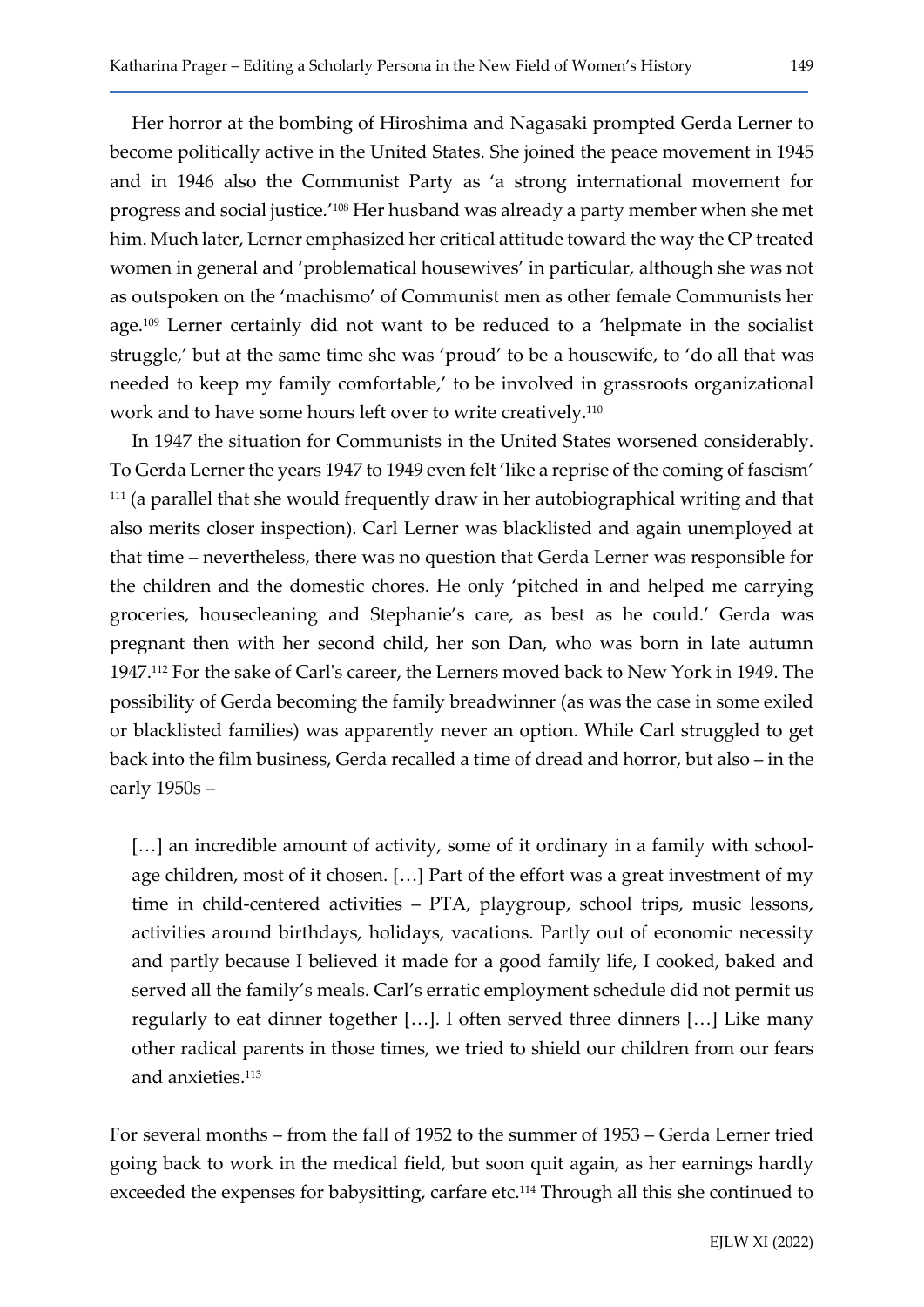pursue a literary career and published her first novel No Farewell in 1951. In the 1950s she was – after 12 years – finally working on her second unpublished novel Start a Stone, dealing with the struggle for housing integration in New York. Meanwhile she had also produced short stories and political writings on local subjects. Last but not least she had collaborated with colleagues in writing and organizing dramatic presentations such as Singing of Women (1950) or Bread and Roses Too (1954) as part of her political commitment. Looking back, she was struck 'by the sharpness of our feminist critique […] and by the limitations of our understanding, which cast solutions always within the Marxist framework of the "woman question"'. 115 Lerner's writing usually dealt with political events and structures – except her poems, although they too had echoes of political agencies. In her autobiographical writing, she mentioned Karl Kraus as a role model several times – an author, who aimed at social impact and who was very concerned with facts, citation and documentation but who also wrote poetry.116 In a similar way Lerner's political activism shaped her writing, whose main audience was a semi-underground cultural movement organized by blacklisted individuals.<sup>117</sup>

In February 1956 Nikita Khrushchev revealed Stalin's crimes, and the reaction of the CPUSA caused the Lerners to leave the party – their political work seemed to have failed. Gerda Lerner remembered 1956 as a 'bad year', marked by chronic health problems and: 'It was also a time of stress in our marriage; we were out of synch with each other.'118 Carl was finally advancing steadily in his career, while Gerda was stuck. In 1957 the situation improved somewhat when Carl involved Gerda in a 'joint project.' Together they created a documentary of the Prayer Pilgrimage for Freedom, an early event in the civil rights movement that involved a black march on Washington on May 17th. The film soon vanished, as the people who had commissioned it found it 'too radical.'119 Sometime in 1958 – an even worse year than 1956 – Gerda Lerner finally found her way back to writing, but in a new mode. She wanted to write a historical novel on Angelina and Sarah Grimké, 'daughters of a Southern plantation owner, who become agents for antislavery and women's rights.'120 From then on things moved fast:

I decided that I needed formal training as a historian to do justice to this story […]. I enrolled at the New School, where I earned my B.A. in four years of part-time study; then I earned my M.A. and Ph.D. at Columbia University in three more years, with the Grimké biography as [my] dissertation. While still an undergraduate, I offered my first course in Women's History at the New School in 1963 […]. Thus, my career as a historian began almost by accident; I thought of it as a way of acquiring a skill necessary to my writing. But history as a subject grabbed me and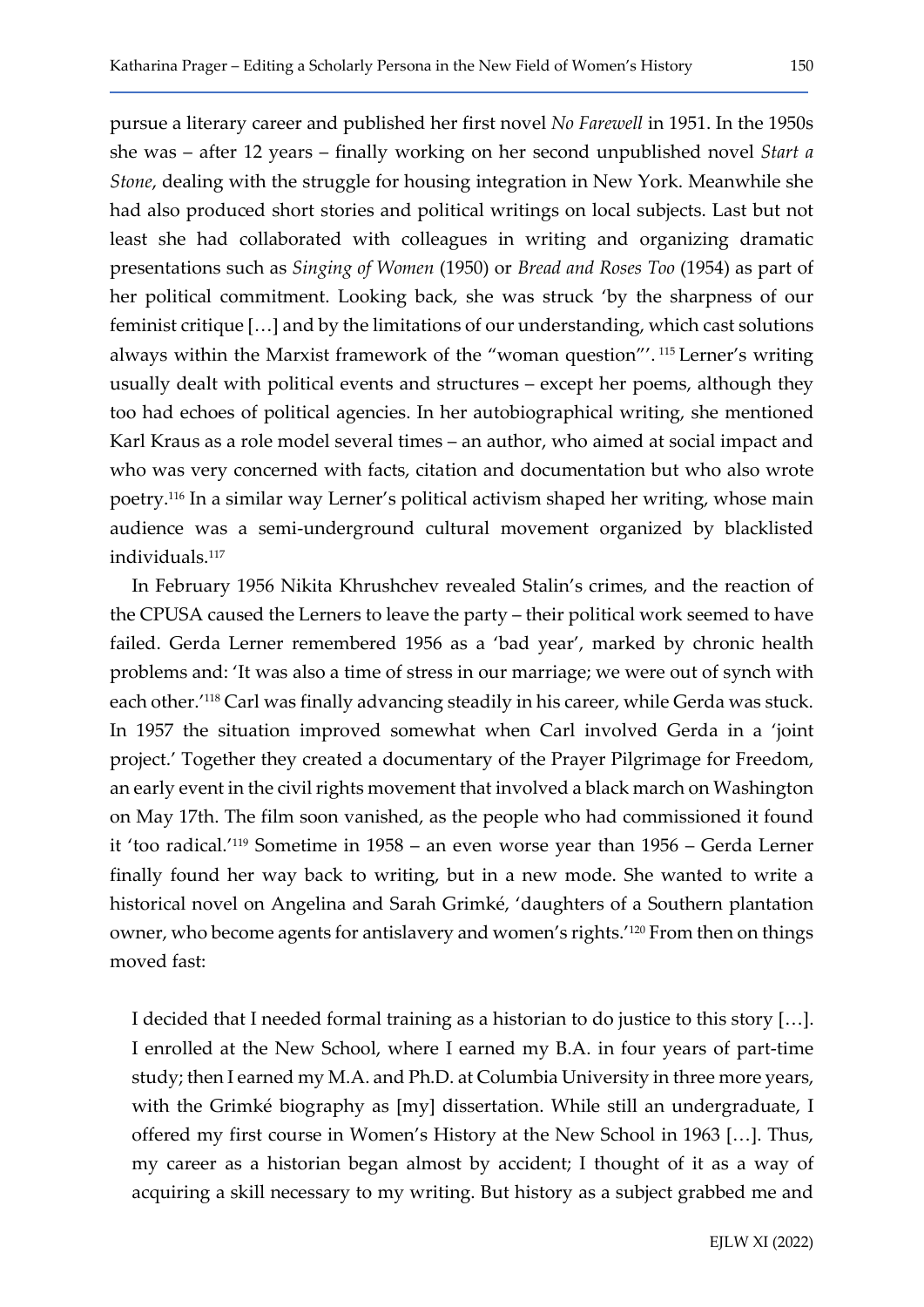never let me go and before long, when I realized that what I wanted to do was to create and promote the history of women, I put all my energy, passion and talent into becoming a good historian.<sup>121</sup>

Thus, in 1958 the formation of Gerda Lerner's scholarly persona began. Although it was evident to her early on, not least as a historian, that feminist and socialist movements had often developed together,<sup>122</sup> she hesitated and struggled to bring the political aspects of her personality into her scholarly persona as mapped out in the first chapters of this paper. In the end, however, Fireweed was not just a matter of revealing taboo areas of her life, of exposing insecurities, struggles and mistakes. Even or especially as an autobiographer, Lerner remained a historian documenting women's history – in her book she described her engagement in the WIDF (Women's International Democratic Federation), one of the biggest and most influential women's organizations of the post-1945 era, in several chapters. Western scholars are still largely ignorant about the WIDF and – not surprisingly with regard to Lerner's story – the 'overarching reason for the WIDF's exclusion from the historiography is the impact of the Cold War on the organization's history and archives.'123 Lerner, who – 'frightened' and 'humiliated – remembered burning 'papers, reports, publications and correspondence' pertaining to the WIDF in her house – 'Once again, my underground psychology took over'124 –, also tried to restore the feminist and social movements she had participated in as an eyewitness in the end.

## The Autobiographical Practice of Continued Editing (by Way of a Conclusion)

Francisca de Haan, who researched the history of the WIDF, also pointed out how selfreflexivity and situated knowledge strongly resonate with feminist studies and women's history, at least from the 1980s.<sup>125</sup> It appears that Lerner also understood this early on: 'I write to find out what I know. What I know now is different from what I knew then.'126 She continued to produce autobiographical writing throughout her life, crafting and performing her scholarly persona and thus adapting it the new positions of her 'historical I'.127 After the release of The Majority Finds Its Past in 1979, she published two more volumes of autobiographical-theoretical self-reflection: Why History Matters. Life and Thought (1997) and Living With History. Making Social Change (2009). The first book drew the 'connection between Lerner's Jewishness and [her] work in women's history.' Marjorie Lamberti has already analyzed certain aspects of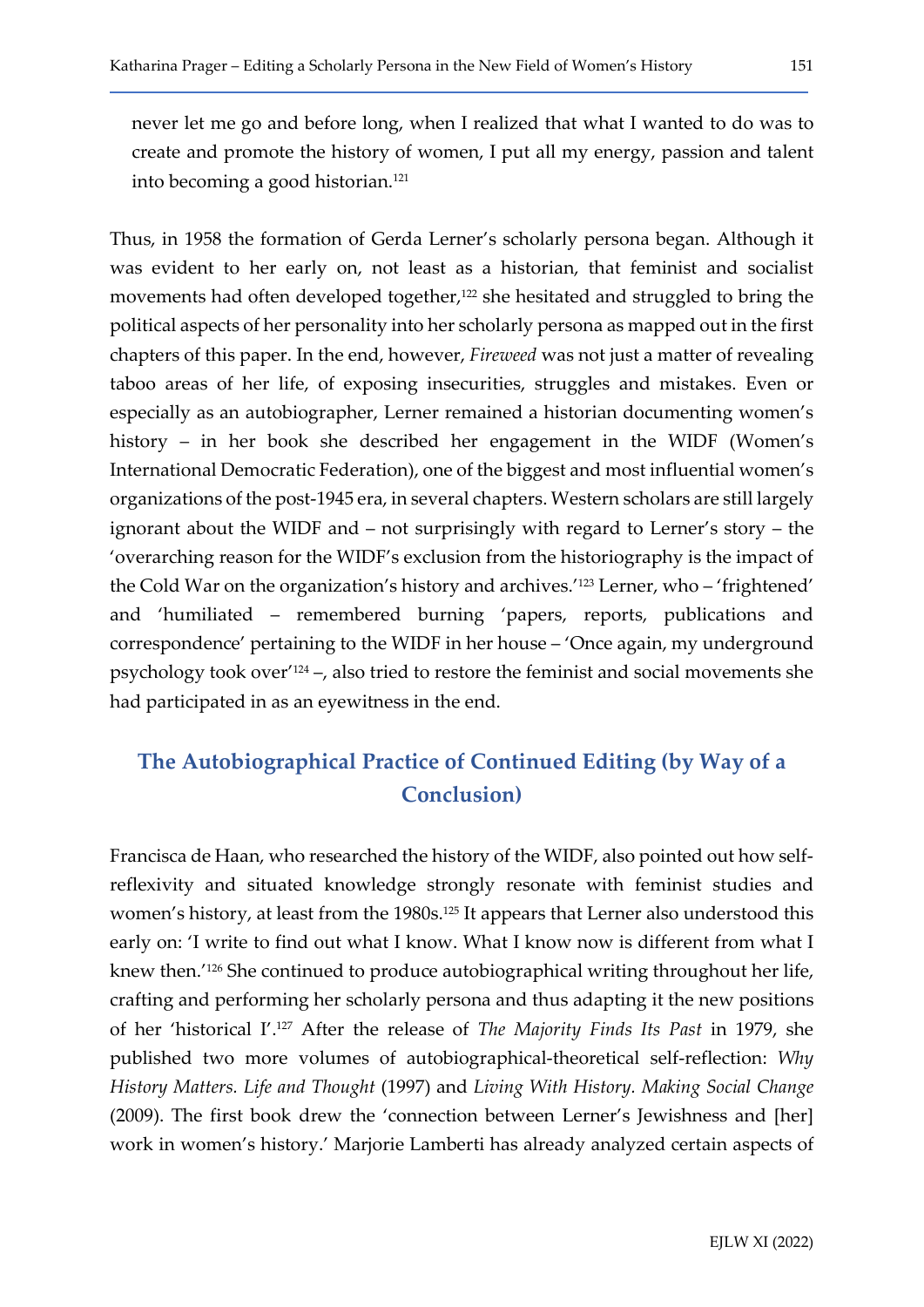this 'weave of connections' in a compelling essay.128 Lerner's concern to connect her life experiences with her research followed the same pattern here as before:

In 1979 I wrote: "The two aspects of my consciousness, that of the citizen and that of the woman scholar, had finally fused: I am a feminist scholar." The essays in the current volumes trace another expansion of consciousness: the fusing of my own life experience as a Jewish woman refugee with my work as a scholar concerned with race, class and gender.<sup>129</sup>

In her autobiographical writing she sought time and again to connect her identities, combining the different spheres in her life and finding 'wholeness:'

I end this autobiography in 1958, the year that marked the major transitions in my life: from outsider to insider, from writer to historian, from activist to theoretician. Even as I write this, I realize these distinctions are not apt. They still reflect my earlier consciousness, one of absolutes and choices. The fact is that I combine all these elements in my life, and I think I have finally found a wholeness that embraces contradiction […].<sup>130</sup>

Not all scholars are so explicit in their documentation, reflection and presentation of their intellectual and private trajectories. Lerner's stories of integrations are highly interesting, but it is difficult to remain focused and critical of her complex weave of images, stories and myths without losing oneself in her performances and in the abundance of material. The present paper's overview shows that Lerner's autobiographical negotiation of her identities and the construction of her scholarly persona were by no means congruent and yet were extensively interrelated. A closer study of both her autobiographical practices and their interrelationships with the concept of the scholarly persona would be necessary, both to better understand the relationship between theory and autobiography and to add, again, new dimensions to the concept of the scholarly persona, such as the question of taboos itself. After all, it is fascinating that Lerner – although she took such a clear feminist approach to women's and gender history in her main work – initially did not dare to declare herself a feminist in her professional environment. Likewise, it is remarkable that her previous life as a housewife and care worker had to remain largely taboo during her academic career.

In the end Lerner's 'bricolage' of so many different and often contradictory cultural vocabularies and repertoires – writer, scholar, feminist, Jew, radical, American, European, mother, widow, daughter, wife, gatekeeper, novice etc. – and her insistence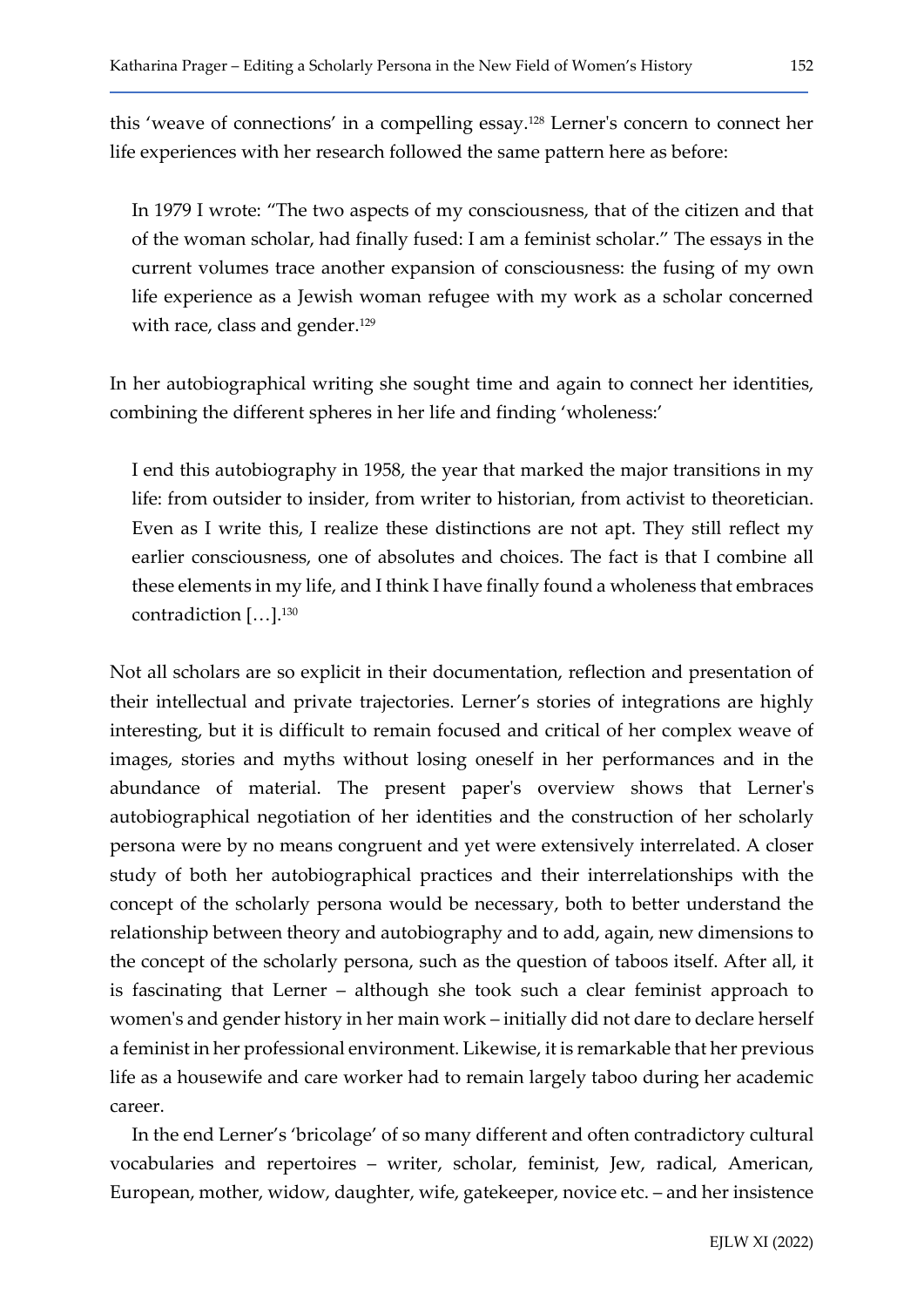on keeping all these identities present through autobiographical reflection might have had a detrimental effect on her visibility and fame as a scholar. But even if she did not shape a completely new and clearly outlined persona or defined a tone, a style or layout as Thomas Etzemüller argued the Bielefeld historians had,<sup>131</sup> she still offered different repertoires for a new field and remains fascinating in her autobiographical practice of continued editing of her scholarly persona and of reflecting and negotiating her identities with openness and persistence.

### Works Cited

- Algazi, Gadi, 'At the Study: Notes on the Production of the Scholarly Self', in: Stefanovska, Malina and David Warren Sabean (eds.), Space and Self in Early Modern European Cultures, Toronto: University of Toronto Press, 2012, 17–50.
- Antler, Joyce, 'Why History Matters', Radcliffe Institute, 5 December 2013. https://www.youtube.com/watch?v=jX\_du5-lLas. Date accessed: 12 May 2022.
- Bosch, Mineke, 'Persona and the Performance of Identity. Parallel Developments in the Biographical Historiography of Science and Gender, and the Related Uses of Self Narrative', in: L'Homme 24:2 (2013) 11–22.
- Bosch, Mineke, 'Scholarly Personae and Twentieth-Century Historians: Explorations of a Concept', in: Bijdragen en mededelingen betreffende de geschiedenis der Nederlanden 131 (2016) 33–54.
- Browne, Janet, 'Charles Darwin as a Celebrity', in: Science in Context 16 (2003) 175–194.
- Cohen, Liz, 'Why History Matters', Radcliffe Institute, 5 December 2013. https://www.youtube.com/watch?v=jX\_du5-lLas. Date accessed: 12 May 2022.
- Daston, Lorraine and H. Otto Sibum, 'Introduction: Scientific Personae and Their Histories', in: Science in Context 16 (2003) 1–8.
- De Haan, Francisca, 'Writing Inter/Transnational History: the Case of Women's Movements and Feminisms', in: Haider-Wilson, Barbara, William D. Goodsey and Wolfgang Müller (eds), International History in Theory and Practice. Wien: Verlag der Österreichischen Akademie der Wissenschaften, 2021, 501–536.
- Doyle, Nora, 'Gertrude Stein and the Domestication of Genius in the Autobiography of Alice B. Toklas', in: Feminist Studies 44 (2018) 43–69.
- Dunstan, Sara C., 'Women's International Thought in the Twentieth-Century Anglo-American Academy: Autobiographical Reflection, Oral History and Scholarly Habitus', in: Gender and History 33:2 (2021) 487–512.
- Eckel, Jan, 'Historiography, Biography, and Experience. The Case of Hans Rothfels', in: Berghahn, Volker R. and Simone Lässig (eds.), Biography Between Structure and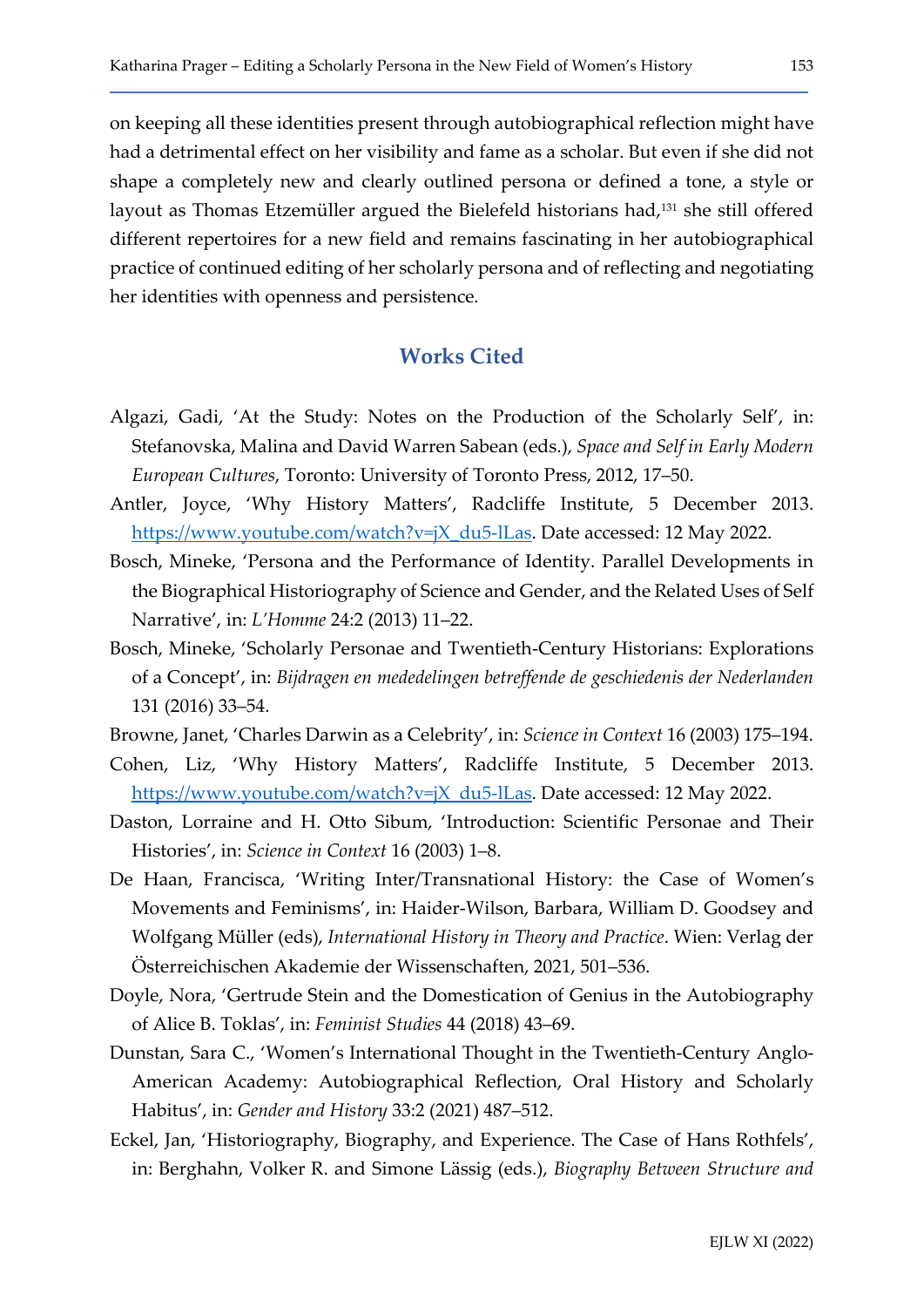Agency. Central European Lives in International Historiography, New York & Oxford: Berghahn, 2008, 85–102.

- Fornoff-Petrowski, Christine and Melanie Unseld, 'Paare in Kunst und Wissenschaft. Zur Einleitung', in: Fornoff-Petrowski, Christine and Melanie Unseld (eds.), Paare in Kunst und Wissenschaft, Göttingen et al.: Vandenhoeck, 2021
- Gehmacher, Johanna, 'Leben Schreiben. Stichworte zur biografischen Thematisierung als historiografisches Format', in: Dreidemy, Lucily et. al. (eds.), Bananen, Cola, Zeitgeschichte: Oliver Rathkolb und das lange 20. Jahrhundert, vol. 2, Vienna, Cologne, Weimar: Böhlau, 2015, 1013–1026.
- Gehmacher, Johanna and Katharina Prager, 'Transnationale Leben Formen, Begriffe und Zugriffe', in: Klein, Christian (ed.), Handbuch Biographie, second revised edition, Heidelberg: Metzler Verlag, 2022. (forthcoming August 2022)
- Gordon, Linda, 'Gerda Lerner (1920–2013)', http://www.gerdalerner.com/biography/. Date accessed: 12 May 2022.
- Gordon, Linda, 'Why History Matters', Radcliffe Institute, 5 December 2013. https://www.youtube.com/watch?v=jX\_du5-lLas. Date accessed: 12 May 2022.
- Hausen, Karin, 'Die Polarisierung der "Geschlechtscharaktere" eine Spiegelung der Dissoziation von Erwerbs- und Familienleben', in: Werner Conze (ed.), Sozialgeschichte der Familie in der Neuzeit Europas. Neue Forschungen, Stuttgart: Ernst Klett, 1976, 363–393.
- Kerber, Linda K., 'Why History Matters', Radcliffe Institute, 5 December 2013. https://www.youtube.com/watch?v=jX\_du5-lLas. Date accessed: 12 May 2022.
- Kessler-Harris, Alice, 'Why History Matters', Radcliffe Institute, 5 December 2013. https://www.youtube.com/watch?v=jX\_du5-lLas. Date accessed: 12 May 2022.
- Kessler-Harris, Alice and Linda Kerber, 'Why History Matters: A Panel Discussion', Radcliffe **Institute,** 5 December 2013, https://www.youtube.com/watch?v=q6xv2uJkuFU). Date accessed: 12 May 2022.
- Lamberti, Marjorie, 'Blazing New Paths in Historiography: "Refugee Effect" and American Experience in the Professional Trajectory of Gerda Lerner', in: Daum, Andreas W., Hartmut Lehmann and James J. Sheehan (eds.), The Second Generation. Émigrés from Nazi Germany as Historians, New York, Oxford: Berghahn, 2016, 244– 258.
- Lejeune, Philippe,'"Der autobiographische Pakt" (1973/75)', in: Niggl, Günter (ed.), Die Autobiographie. Zu Form und Geschichte einer literarischen Gattung, Darmstadt: Wissenschaftliche Buchgesellschaft, 1998, 214–257.

Lerner, Gerda, No Farewell, New York: Associated Authors, 1955.

Lerner, Gerda, The Grimké Sisters from South Carolina. Rebels against Slavery, Boston: Houghton Mifflin, 1967.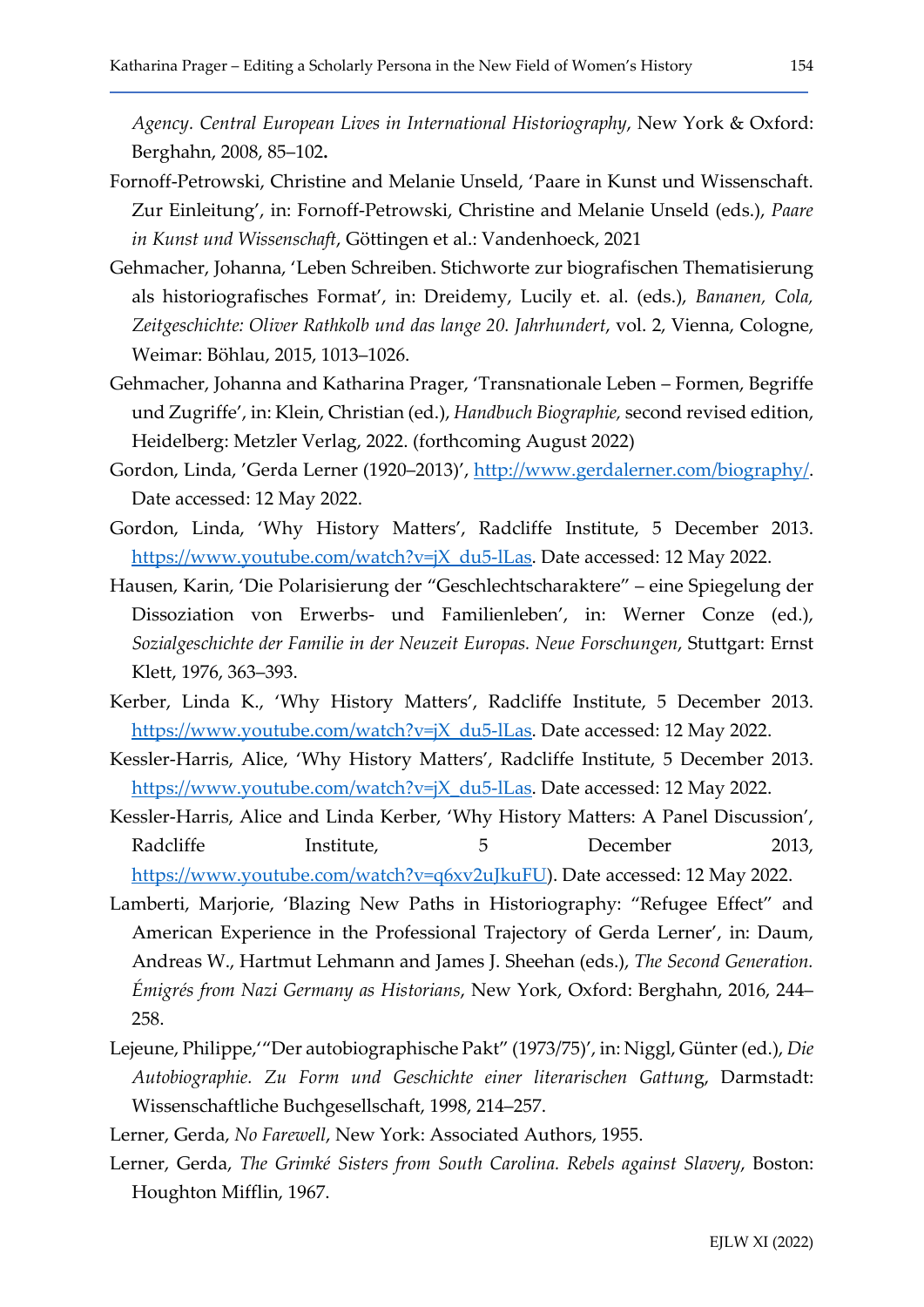- Lerner, Gerda (ed.), Black women in white America. A documentary history, New York: Pantheon Books, 1972.
- Lerner, Gerda (ed.), The Female Experience. An American Documentary, Indianapolis: Bobbs-Merrill Educational Publishing, 1977.
- Lerner, Gerda, The Majority Finds Its Past. Placing Women in History, Oxford et al.: Oxford University Press, 1979.
- Lerner, Gerda, A Death of One's Own, Madison: University of Wisconsin Press, 1985.
- Lerner, Gerda, The Creation of Patriarchy, Oxford et al.: Oxford University Press, 1986.
- Lerner, Gerda, The Creation of Feminist Consciousness. From the Middle Ages to Eighteen-Seventy, Oxford et al.: Oxford University Press, 1993.
- Lerner, Gerda, Why History Matters. Life and Thought, Oxford et al.: Oxford University Press, 1997.
- Lerner, Gerda, Ein eigener Tod, Königstein/Taunus: Ulrike Helmer Verlag, 2001.
- Lerner, Gerda, Fireweed. A Political Autobiography, Philadelphia: Temple University Press, 2002.
- Lerner, Gerda, Living with History / Making Social Change, Chapel Hill: The University of North Carolina Press, 2009.
- Lichtblau, Albert, 'Fighting Racism. Gerda & Carl Lerner's Film Black Like Me', in: Eleanore Lapping (ed.), Jews and Film. Vienna. Prague. Hollywood, Vienna: Mandelbaum, 2004, 150–159.
- Messinger, Irene and Katharina Prager, 'Doing Gender, Doing Difference. Die interdependente Kategorie Gender in der Exil- und Migrationsforschung', in: Messinger, Irene and Katharina Prager (eds.), Doing Gender in Exile: Geschlechterverhältnisse, Konstruktionen und Netzwerke in Bewegung, Münster: Westfälisches Dampfboot, 2019, 7–28.
- Müller, Albert, 'Gerda Lerner und die feministische Frauengeschichte', in: Hacker, Hanna and Susanne Hochreiter, Was wir. Beiträge für Ursula Kubes-Hofman, Vienna: Praesens-Verlag, 2013, 167–175.
- Niskanen, Kirsti, Mineke Bosch and Kaat Wils, 'Scientific Personas in Theory and Practice – Ways of Creating Scientific, Scholarly, and Artistic Identities', in: Persona Studies 4:1 (2018) 1–5.
- Paul, Herman, 'Performing History: How Historical Scholarship is Shaped by Epistemic Virtues', in: History and Theory 50:1 (2011) 1–19.
- Popkin, Jeremy D., History, Historians & Autobiography, Chicago and London: The University of Chicago Press, 2005.
- Prager, Katharina, '"Also ich glaub, daß es ein Stückerl Geschichte Österreichs ist …" – Rosl Ebners autobiografisches Schreiben zwischen 1981 und 1987', in: Stumpf-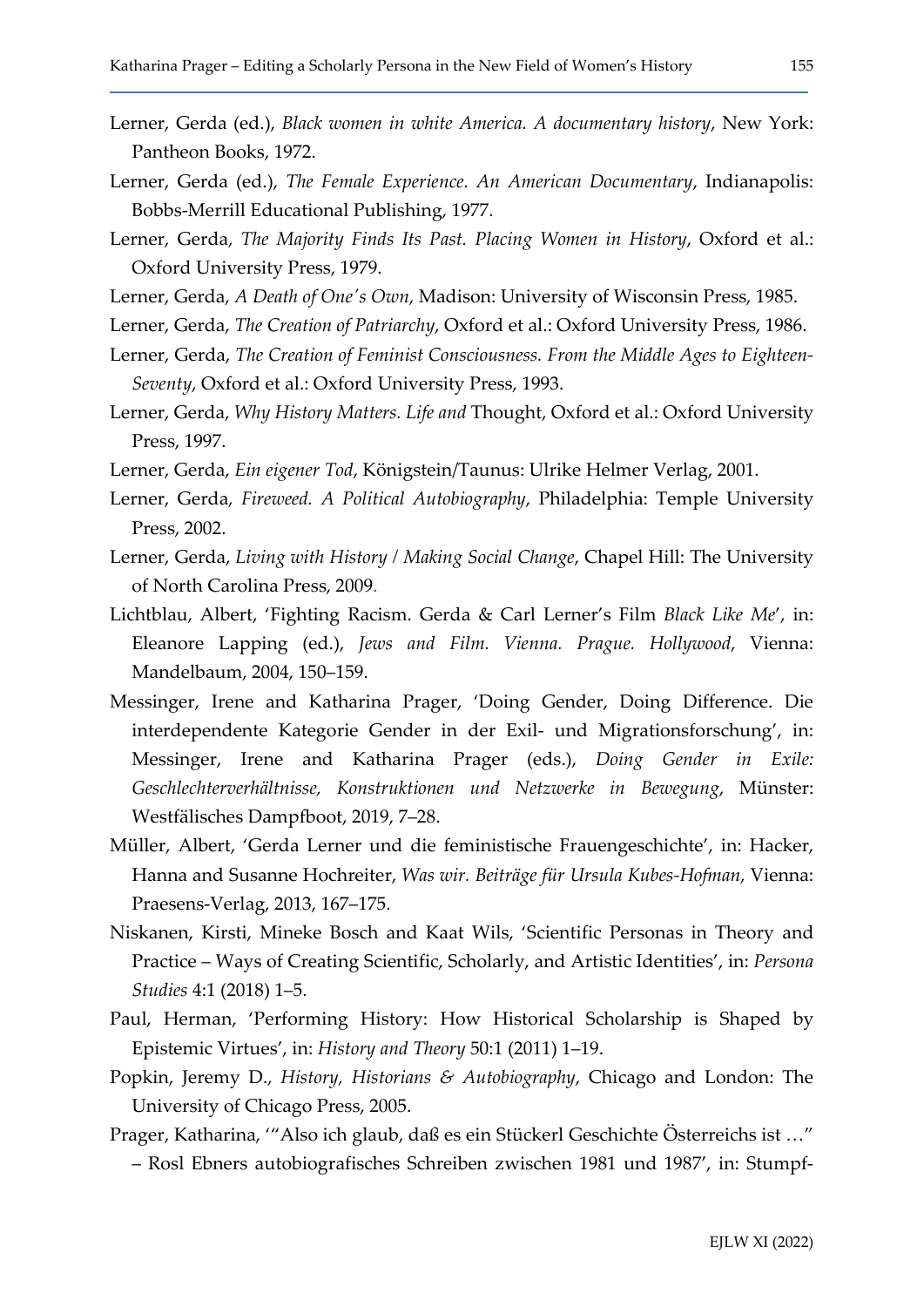Fischer, Edith, Linda Erker and Anna Drechsel-Burkhard (eds.), Rosl Ebner, "… daß du die Stimmung der Jahrzehnte spürst", Vienna: PRaeSENS, 2019, 327–344.

- Prager, Katharina, '" …the need to redefine and rethink…" Die Historikerin Gerda Lerner und der Sprachdenker Karl Kraus', in: fernetzt, June 2016. http://www.univie.ac.at/fernetzt/the-need-to-redefine-and-rethink-diehistorikerin-gerda-lerner-und-der-sprachdenker-karl-kraus. Date accessed: 12 May 2022.
- Radcliffe Institute, 'Gerda Lerner's Letter to Betty Friedan'. https://www.youtube.com/watch?v=mIYGH3tgAOY. Date accessed: 12 May 2022.
- Simon, Gertrud, Hintertreppen zum Elfenbeinturm. Höhere Mädchenbildung in Österreich. Anfänge und Entwicklungen, Vienna: Wiener Frauenverlag, 1993.
- Smith, Sidonie, 'The Autobiographical Manifesto: Identities, Temporalities, Politics', in: Prose Studies 14:2 (1991) 186–212.
- Smith, Sidonie and Julia Watson, Reading Autobiography: A Guide for Interpreting Life Narratives, Minneapolis: University of Minnesota Press, 2010.
- Stanley, Liz, The Autobiographical I. The Theory and Practice of Feminist Autobiography, Manchester et al.: Manchester University Press, 1992.
- Thomä, Dieter, Ulrich Schmid and Vincent Kaufmann, Der Einfall des Lebens. Theorie als geheime Autobiographie, Berlin: Aufbau, 2015.
- Van den Wal, Rozemarijn, 'Constructing the Persona of a Professional Historian. On Eileen Power's Early Career Persona Formation and Her Year in Paris, 1910–1911', in: Persona Studies 4:1 (2018) 32–44.
- Wisselgren, Per, 'Women and extra-academic social research in Sweden 1900–1950: A sociology of knowledge approach', in: International Review of Sociology 31:1 (2021) 123–143.

### About the Author

DDr. Katharina Prager, historian and cultural scientist, heads the department for research and participation at the Wienbibliothek im Rathaus. Between 2012 and 2020 she worked as a researcher at the Ludwig Boltzmann Institute for the History and Theory of Biography and the Ludwig Boltzmann Institute Digital History. She has published widely on life writing (with a focus on gender and digitization), on Vienna 1900 and on exile history. Among her recent publications is a comprehensive biography of Berthold Viertel.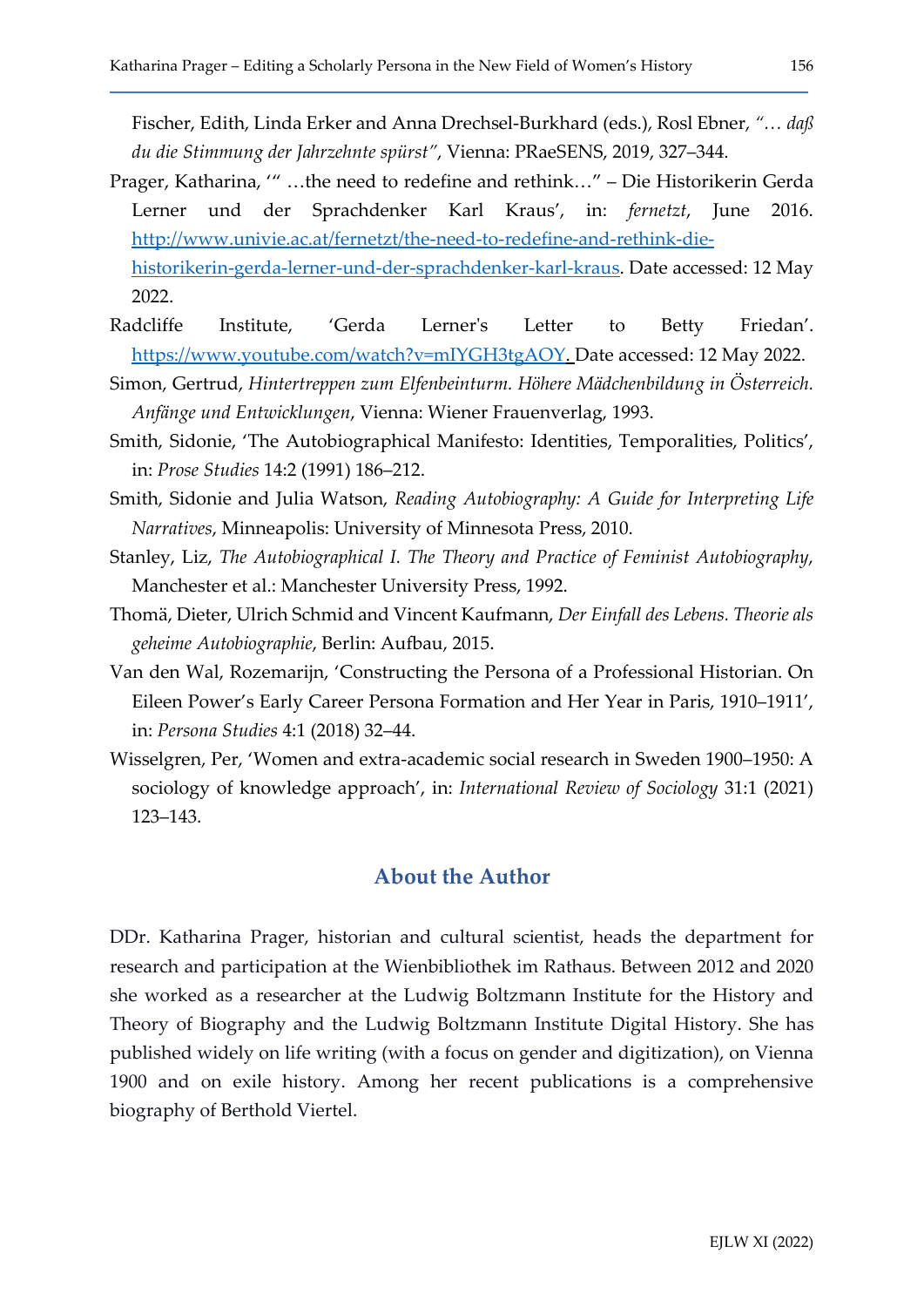### **Notes**

1 For discussion, feedback and advice I thank Johanna Gehmacher with whom it is always a pleasure to explore new topics and Kirsti Niskanen, who introduced us to the concept of the scholarly persona. I dedicate this article to Eugen Pfister, with whom I could find a twenty-first century collaborative housekeeping arrangement in our scholarly household – with two sons and a (sometimes sleeping) dog during the various lockdowns of the 2019–2021 pandemic – that kept us both healthy, sane and reasonably productive… albeit always with some delays.

2 Kerber, Linda K., 'Why History Matters', Radcliffe Institute, 5 December 2013. https://www.youtube.com/watch?v=jX\_du5-lLas. Date accessed: 12 May 2022.

3 Dunstan, Sara C., 'Women's International Thought in the Twentieth-Century Anglo-American Academy: Autobiographical Reflection, Oral History and Scholarly Habitus', in: Gender and History 33:2 (2021), 487–512, (487–489); Daston, Lorraine and H. Otto Sibum, 'Introduction: Scientific Personae and Their Histories', in: Science in Context 16 (2003) 1–8.

<sup>4</sup> Gordon, Linda, 'Gerda Lerner (1920–2013)', <u>http://www.gerdalerner.com/biography/</u>. Date accessed: 12 May 2022.

5 Cohen, Liz, 'Why History Matters', Radcliffe Institute, 5 December 2013. https://www.youtube.com/watch?v=jX\_du5-lLas. Date accessed: 12 May 2022.

6 Lerner, Gerda, The Creation of Patriarchy, Oxford et al.: Oxford University Press, 1986; Lerner, Gerda, The Creation of Feminist Consciousness. From the Middle Ages to Eighteen-Seventy, Oxford et al.: Oxford University Press, 1993.

7 Müller, Albert, 'Gerda Lerner und die feministische Frauengeschichte', in: Hacker, Hanna and Susanne Hochreiter, Was wir. Beiträge für Ursula Kubes-Hofman, Vienna: Praesens-Verlag, 2013, 167–175.

8 Lerner, Gerda, The Majority Finds Its Past. Placing Women in History, Oxford et al.: Oxford University Press, 1979 (xxiii). [Chapter: Autobiographical Notes, by Way of an Introduction].

9 Daston, Lorraine and H. Otto Sibum 2003, 1–8.

<sup>10</sup> Lerner, Gerda 1979 (xxiii) [Chapter: Autobiographical Notes, by Way of an Introduction].

<sup>11</sup> Bosch, Mineke, 'Scholarly Personae and Twentieth-Century Historians: Explorations of a Concept', in: Bijdragen en mededelingen betreffende de geschiedenis der Nederlanden 131 (2016) 33–54; Bosch, Mineke, 'Persona and the Performance of Identity. Parallel Developments in the Biographical Historiography of Science and Gender, and the Related Uses of Self Narrative', in: L'Homme 24:2 (2013) 11–22; Niskanen, Kirsti, Mineke Bosch and Kaat Wils, 'Scientific Personas in Theory and Practice – Ways of Creating Scientific, Scholarly, and Artistic Identities', in: Persona Studies 4:1 (2018) 1–5; Van den Wal, Rozemarijn, 'Constructing the Persona of a Professional Historian. On Eileen Power's Early Career Persona Formation and Her Year in Paris, 1910–1911', in: Persona Studies 4:1 (2018) 32–44.

<sup>12</sup> Kessler-Harris, Alice, 'Why History Matters', Radcliffe Institute, 5 December 2013. https://www.youtube.com/watch?v=jX\_du5-lLas. Date accessed: 12 May 2022.

<sup>13</sup> Lerner, Gerda 1979 (xxi). [Chapter: Autobiographical Notes, by Way of an Introduction].

<sup>14</sup> Lerner, Gerda 2009 (163–179). [Chapter: Holistic History].

<sup>15</sup> See Johanna Gehmacher, in this volume.

<sup>16</sup> See Johanna Gehmacher, in this volume.

<sup>17</sup> Algazi, Gadi, 'At the Study: Notes on the Production of the Scholarly Self', in: Stefanovska, Malina and David Warren Sabean (eds.), Space and Self in Early Modern European Cultures, Toronto: University of Toronto Press, 2012, 17–50 (21–25).

<sup>18</sup> Lerner, Gerda 1993 (x).

<sup>19</sup> See Kirsti Niskanen, in this volume. Lerner for instance never used the family metaphor in a scholarly context, which is probably in a first place due to a difference between research practices in natural sciences and humanities, but might also be noteworthy with regard to her community of gender historians as a scholarly collective. It is also interesting that Lerner wrote very little about rivals, critics and scientific opponents and did so only in her late accounts.

20 Bosch, Mineke 2013, 20–21.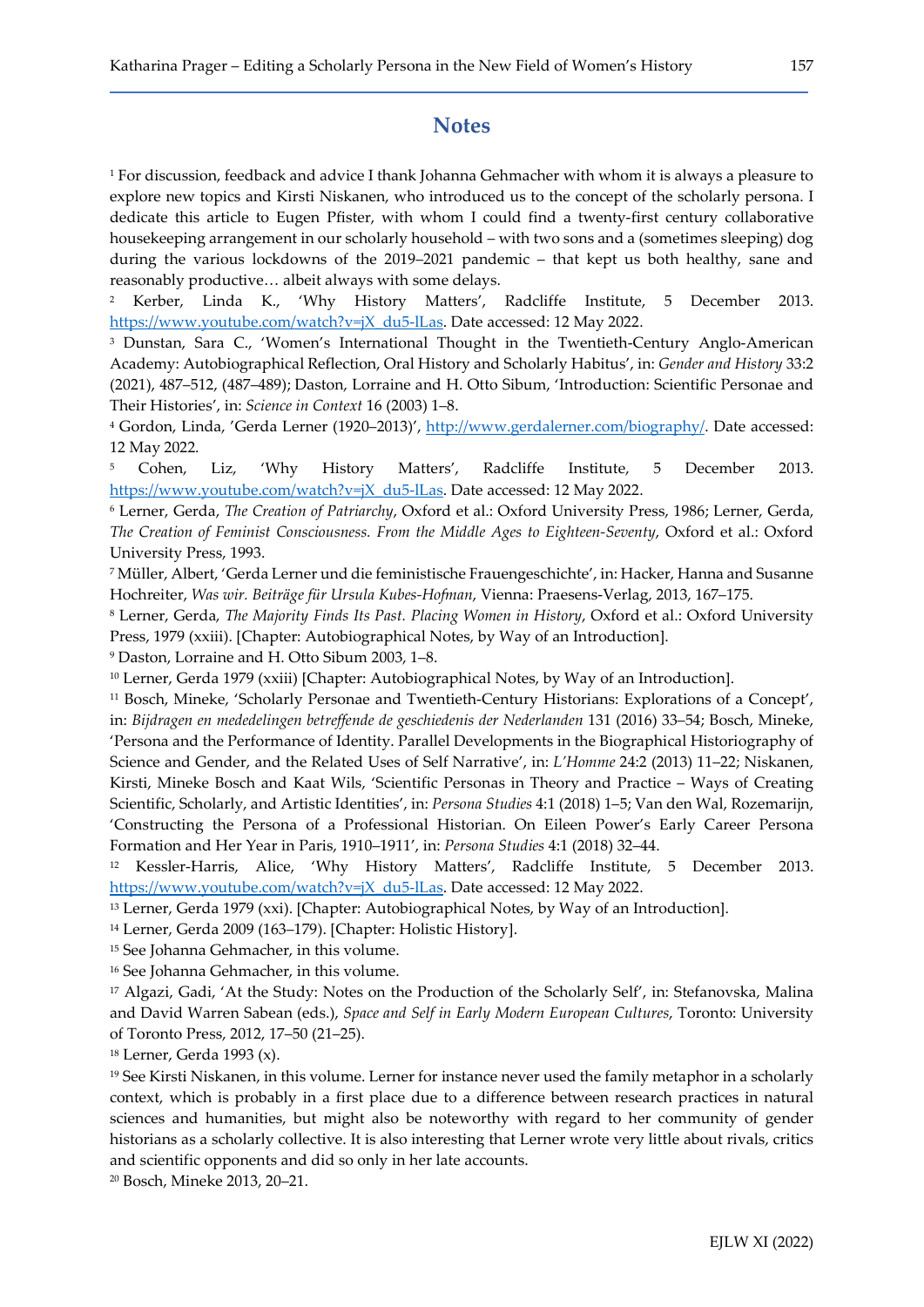<sup>21</sup> Lerner, Gerda 2009 (151). [Chapter: Autobiography, Biography, Memory, and the Truth].

<sup>22</sup> Gehmacher, Johanna, 'Leben Schreiben. Stichworte zur biografischen Thematisierung als historiografisches Format', in: Dreidemy, Lucily et. al. (eds.), Bananen, Cola, Zeitgeschichte: Oliver Rathkolb und das lange 20. Jahrhundert, vol. 2, Vienna, Cologne, Weimar: Böhlau, 2015, 1013–1026.

<sup>23</sup> Lejeune, Philippe,'"Der autobiographische Pakt" (1973/75)', in: Niggl, Günter (ed.), Die Autobiographie. Zu Form und Geschichte einer literarischen Gattung, Darmstadt: Wissenschaftliche Buchgesellschaft, 1998, 214–257 (215–234).

<sup>24</sup> Lerner, Gerda, A Death of One's Own, Madison: University of Wisconsin Press, 1985 (7). Lerner repeatedly placed similar disclaimers at the beginning of her autobiographical texts – up to the last one from 2009 – see Lerner, Gerda 2009, (23). [Chapter: A Life of Learning].

<sup>25</sup> See Messinger, Irene and Katharina Prager, 'Doing Gender, Doing Difference. Die interdependente Kategorie Gender in der Exil- und Migrationsforschung', in: Messinger, Irene and Katharina Prager (eds.), Doing Gender in Exile: Geschlechterverhältnisse, Konstruktionen und Netzwerke in Bewegung, Münster: Westfälisches Dampfboot, 2019, 7–28; Gehmacher, Johanna and Katharina Prager, 'Transnationale Leben – Formen, Begriffe und Zugriffe', in: Klein, Christian (ed.), Handbuch Biographie, second revised edition, Heidelberg: Metzler Verlag, 2022. (forthcoming August 2022)

<sup>26</sup> Bosch, Mineke 2016, 35.

<sup>27</sup> See also Smith, Sidonie, 'The Autobiographical Manifesto: Identities, Temporalities, Politics', in: Prose Studies 14:2 (1991) 186–212.

<sup>28</sup> Lerner, Gerda 1979 (157). [Chapter: Placing Women in History. Definitions and Challenges]. <sup>29</sup> Bosch, Mineke 2016, 34–35.

<sup>30</sup> Kessler-Harris, Alice, 'Why History Matters', Radcliffe Institute, 5 December 2013. https://www.youtube.com/watch?v=jX\_du5-lLas. Date accessed: 12 May 2022.

<sup>31</sup> Lerner, Gerda 2009, 38–50. [Chapter: Women among the Professors of History].

<sup>32</sup> Lerner, Gerda (ed.), Black women in white America. A documentary history, New York: Pantheon Books, 1972; Lerner, Gerda (ed.), The Female Experience. An American Documentary, Indianapolis: Bobbs-Merrill Educational Publishing, 1977.

<sup>33</sup> This assertion is certainly debatable with regard to two previous publications. Not only did her novel No Farewell (New York: Associated Authors, 1955) detail Lerner's autobiographical experiences as the daughter in a bourgeois Jewish family in Vienna between 1934 and 1938, but her dissertation, a biography of the Grimké sisters (Lerner, Gerda, The Grimké Sisters from South Carolina. Rebels against Slavery, Boston: Houghton Mifflin, 1967), also contains a strong 'sense of [Lerner's] self' and decidedly auto/biographical reflections on being a refugee – more so than her autobiography Fireweed later on, contrary to what her colleagues claim (see Kessler-Harris, Alice and Linda Kerber, 'Why History Matters: A Panel Discussion', Radcliffe Institute, 5 December 2013, https://www.youtube.com/watch?v=q6xv2uJkuFU). Date accessed: 12 May 2022). If, however, one follows Philippe Lejeune's very narrow criteria, one can consider these two books as her first autobiographical writings.

<sup>34</sup> Lerner, Gerda 2009 (52–70). [Chapter: The M.A. Program in Women's History at Sarah Lawrence College].

<sup>35</sup> Lerner, Gerda 1979 (xv–xvi). [Chapter: Autobiographical Notes, by Way of an Introduction].

<sup>36</sup> Lerner, Gerda 2009 (157). [Chapter: The Historian and the Writer].

<sup>37</sup> Ibidem.

<sup>38</sup> On autobiography and theory, see: Thomä, Dieter, Ulrich Schmid and Vincent Kaufmann, Der Einfall des Lebens. Theorie als geheime Autobiographie, Berlin: Aufbau, 2015 (7–18). See also Eckel, Jan, 'Historiography, Biography, and Experience. The Case of Hans Rothfels', in: Berghahn, Volker R. and Simone Lässig (eds.), Biography Between Structure and Agency. Central European Lives in International Historiography, New York & Oxford: Berghahn, 2008, 85–102.

<sup>39</sup> Browne, Janet, 'Charles Darwin as a Celebrity', in: Science in Context 16 (2003) 175–194. The quote from Bosch, Mineke 2013, 16.

<sup>40</sup> Doyle, Nora, 'Gertrude Stein and the Domestication of Genius in the Autobiography of Alice B. Toklas', in: Feminist Studies 44 (2018) 43–69 (69).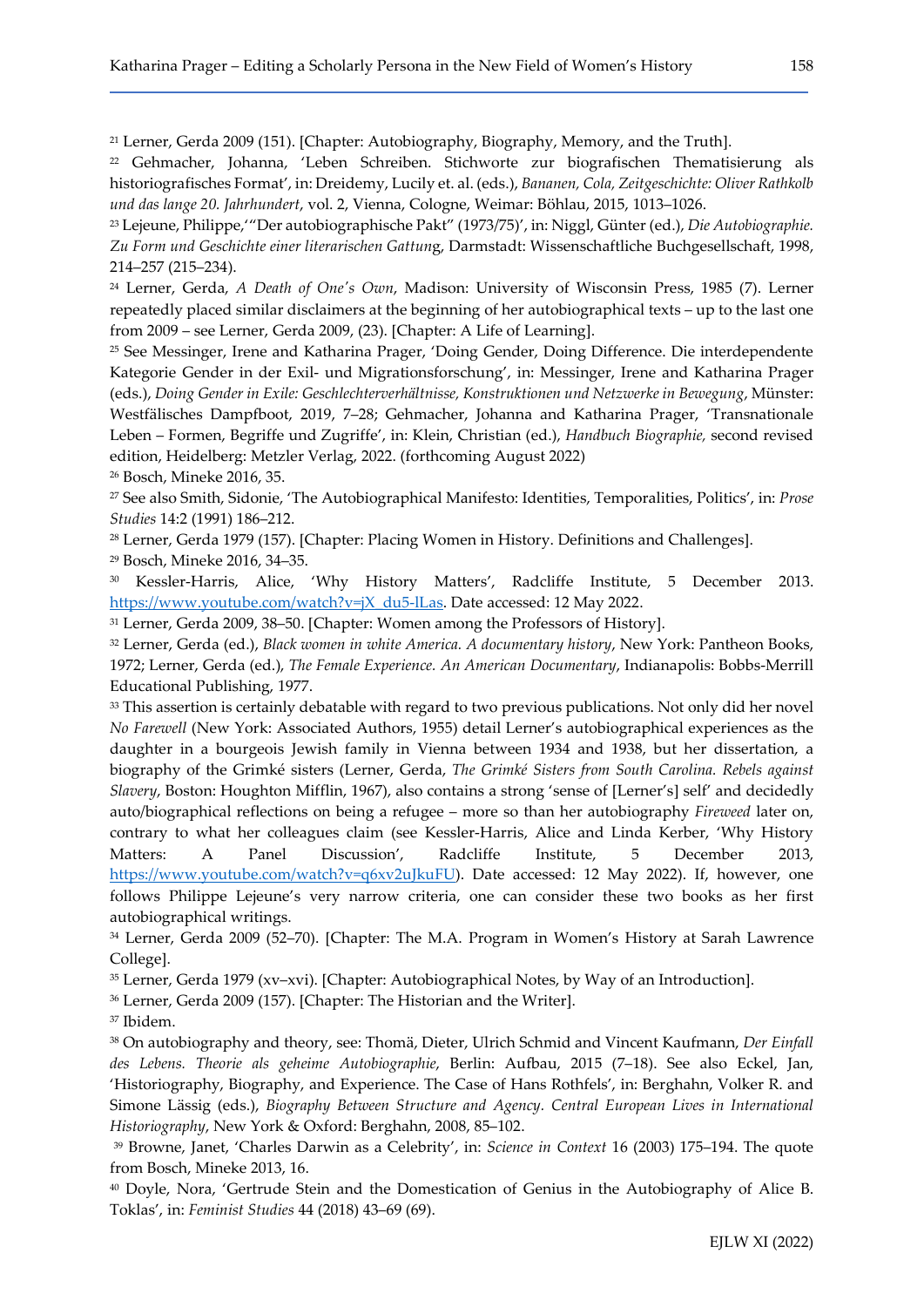Lerner, Gerda 1979 (xxvi). [Chapter: Autobiographical Notes, by Way of an Introduction]. Ibidem.

 Lerner, Gerda 1979 (xxvii–xxviii). [Chapter: Autobiographical Notes, by Way of an Introduction]. Ibidem.

 Lerner, Gerda, Fireweed. A Political Autobiography, Philadelphia: Temple University Press, 2002 (191, 228).

 Paul, Herman, 'Performing History: How Historical Scholarship is Shaped by Epistemic Virtues', in: History and Theory 50:1 (2011) 1–19; Niskanen, Kirsti, Mineke Bosch and Kaat Wils 2018, 2.

Bosch, Mineke 2016, 53.

Lerner, Gerda 1979 (xix). [Chapter: Autobiographical Notes, by Way of an Introduction].

Lerner, Gerda 2009 (38). [Chapter: Women among the Professors of History].

Dunstan, Sara C. 2020, 501–503.

Idem, 20.

Lerner, Gerda 1979 (xxiii). [Chapter: Autobiographical Notes, by Way of an Introduction].

 Wisselgren, Per, 'Women and extra-academic social research in Sweden 1900–1950: A sociology of knowledge approach', in: International Review of Sociology 31:1 (2021) 123–143.

Ibidem.

Lerner, Gerda 2009 (8). [Chapter: Introduction].

<sup>56</sup> Lerner, Gerda 1979 (xx). [Chapter: Autobiographical Notes, by Way of an Introduction].

 Lamberti, Marjorie, 'Blazing New Paths in Historiography: "Refugee Effect" and American Experience in the Professional Trajectory of Gerda Lerner', in Daum, Andreas W., Hartmut Lehmann and James J. Sheehan (eds.), The Second Generation. Émigrés from Nazi Germany as Historians, New York, Oxford: Berghahn, 2016, 244–258 (248).

 Kessler-Harris, Alice and Linda Kerber, 'Why History Matters: A Panel Discussion', Radcliffe Institute, 5 December 2013, https://www.youtube.com/watch?v=q6xv2uJkuFU). Date accessed: 12 May 2022.

 Lamberti, Marjorie 2016, 248 –249; Lerner, Gerda 1979 (31–47) [Chapter: The Feminists. A Second Look], (129–144) [Chapter: Just a Housewife].

Radcliffe Institute, 'Gerda Lerner's Letter to Betty Friedan'.

https://www.youtube.com/watch?v=mIYGH3tgAOY. Date accessed: 12 May 2022.

 Lerner, Gerda 2009 (52–70) (61). [Chapter: The M.A. Program in Women's History at Sarah Lawrence College].

 See Lerner, Gerda 2009 (85–102). [Chapter: Midwestern Leaders of the Modern Women's Movement]; Gordon, Linda, 'Why History Matters', Radcliffe Institute, 5 December 2013. https://www.youtube.com/watch?v=jX\_du5-lLas. Date accessed: 12 May 2022.

Lerner, Gerda 2009 (57). [Chapter: The M.A. Program in Women's History at Sarah Lawrence College].

Lerner, Gerda 1979 (xxxii). [Chapter: Autobiographical Notes, by Way of an Introduction].

Lerner, Gerda 1979 (38). [Chapter: The Feminists. A Second Look].

Lerner, Gerda 1979 (xxxii). [Chapter: Autobiographical Notes, by Way of an Introduction].

Lerner, Gerda 1979 (xix). [Chapter: Autobiographical Notes, by Way of an Introduction].

Lerner, Gerda 2009 (29). [Chapter: A Life of Learning].

Lerner, Gerda 1985 (77–79).

Idem, page 208.

Idem, page 29.

 Lichtblau, Albert, 'Fighting Racism. Gerda & Carl Lerner's Film Black Like Me', in: Eleanore Lapping (ed.), Jews and Film. Vienna. Prague. Hollywood, Vienna: Mandelbaum, 2004, 150–159 (154).

Idem, page 156.

Lerner, Gerda 1979 (xxvii). [Chapter: Autobiographical Notes, by Way of an Introduction].

Lichtblau, Albert 2004, 154.

Lerner, Gerda 1985 (7–8).

Lerner, Gerda 2002 (185).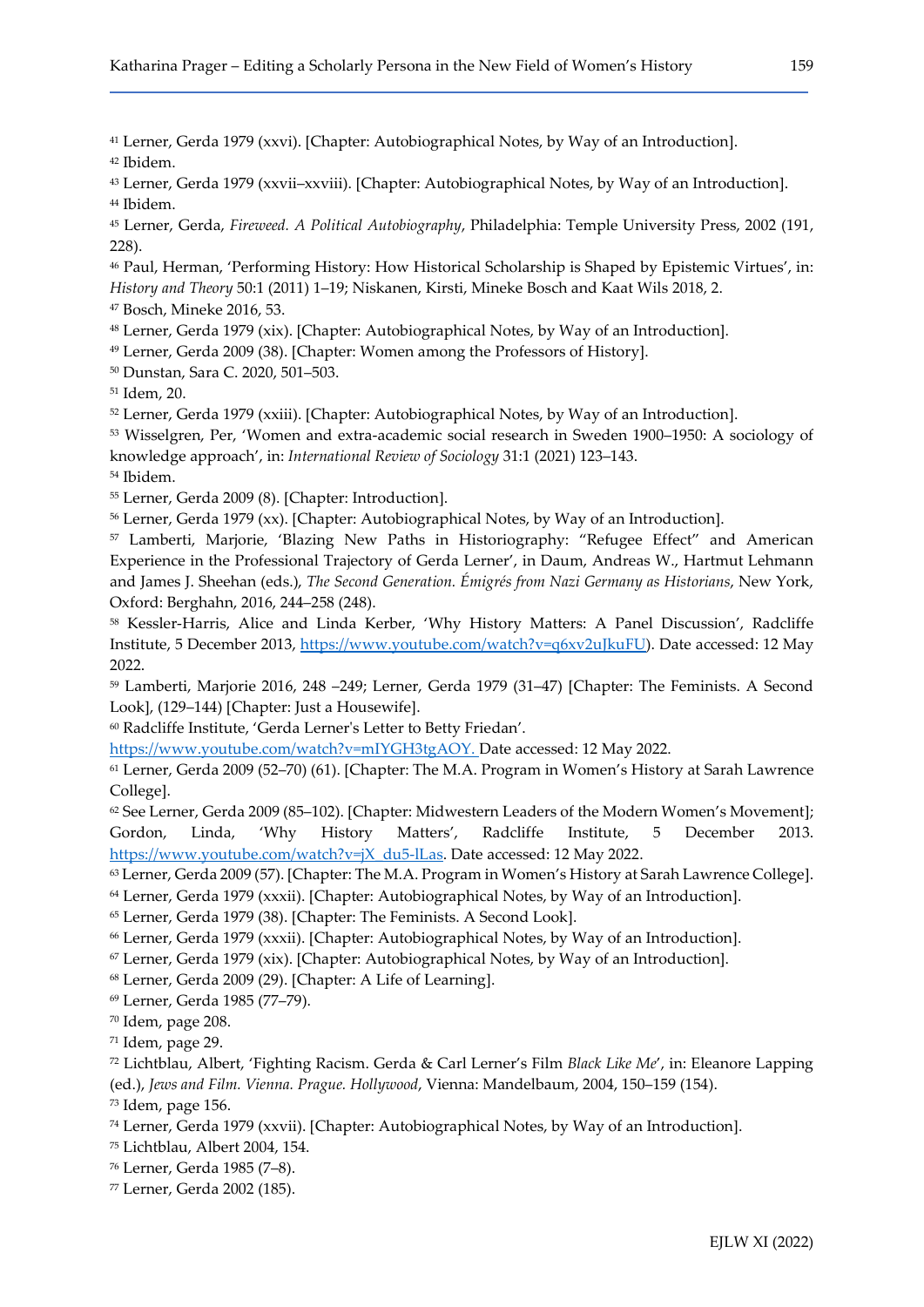Gordon, Linda, 'Why History Matters', Radcliffe Institute, 5 December 2013. https://www.youtube.com/watch?v=jX\_du5-lLas. Date accessed: 12 May 2022.

Lerner, Gerda 1985 (106–116) (109).

 Lerner, Gerda 2002 (351) ('[…] the years it took me to think my way out, not of one political movement only, but out of Marxism, the theory.')

 Lerner, Gerda 2009 (93). [Chapter: Midwestern Leaders of the Modern Women's Movement]. In Fireweed Lerner points to Mary Inman's 'sophisticated analysis of housewives as exploited workers, which was controversially but broadly received in the CPUSA. Lerner, Gerda 2002 (264).

Lerner, Gerda 1979 (134). [Chapter: Just a Housewife].

Ibid, page 144.

Lerner, Gerda 1977 (108–114).

Lerner, Gerda 1985 (188–190).

 Lerner, Gerda 2009 (61). [Chapter: The M.A. Program in Women's History at Sarah Lawrence College]. On working couples in arts and science, see: Fornoff-Petrowski, Christine and Melanie Unseld, 'Paare in Kunst und Wissenschaft. Zur Einleitung', in: Fornoff-Petrowski, Christine and Melanie Unseld (eds.), Paare in Kunst und Wissenschaft. Göttingen et al.: Vandenhoeck, 2021.

Lerner, Gerda 1993 (224).

Lerner, Gerda, Ein eigener Tod, Königstein im Taunus: Ulrike Helmer Verlag, 2001 (6–11) (9).

Lerner, Gerda 2009 (53). [Chapter: The M.A. Program in Women's History at Sarah Lawrence College].

Lerner, Gerda 1985 (106).

Bosch, Mineke 2016, 53.

Bosch, Mineke 2013, 12.

94 Lerner, Gerda 1979 (xxiii). [Chapter: Autobiographical Notes, by Way of an Introduction].

Lerner, Gerda 2002 (2–3).

 Idem, 3. Incidentally, she was not the only historian with such a secret – see historians outing themselves as Communists: Popkin, Jeremy D., History, Historians & Autobiography, Chicago and London: The University of Chicago Press, 2005.

Lerner, Gerda 2002 (368).

Lerner, Gerda 1985 (162).

Lerner, Gerda 2002 (210–211).

Lerner, Gerda 1979 (xvi). [Chapter: Autobiographical Notes, by Way of an Introduction].

 See Simon, Gertrud, Hintertreppen zum Elfenbeinturm. Höhere Mädchenbildung in Österreich. Anfänge und Entwicklungen, Vienna: Wiener Frauenverlag, 1993.

Lerner, Gerda 2002 (203–204).

Idem, page 210, 216.

Idem, page 210, 232–233.

Idem, page 241.

Idem, page 242–243.

 See Hausen, Karin, 'Die Polarisierung der "Geschlechtscharaktere" – eine Spiegelung der Dissoziation von Erwerbs- und Familienleben', in: Werner Conze (ed.), Sozialgeschichte der Familie in der Neuzeit Europas. Neue Forschungen, Stuttgart: Ernst Klett, 1976, 363–393.

Lerner, Gerda 2002 (243–254) (254).

 Prager, Katharina, '"Also ich glaub, daß es ein Stückerl Geschichte Österreichs ist …" – Rosl Ebners autobiografisches Schreiben zwischen 1981 und 1987', in: Stumpf-Fischer, Edith, Linda Erker and Anna Drechsel-Burkhard (eds.), Rosl Ebner, "… daß du die Stimmung der Jahrzehnte spürst", Vienna: PRaeSENS, 2019, 327–344.

Lerner, Gerda 2002 (249, 262–263).

Idem, page 277.

Idem, page 281.

Idem, page 336.

Idem, page 340.

Idem, page 323–340.